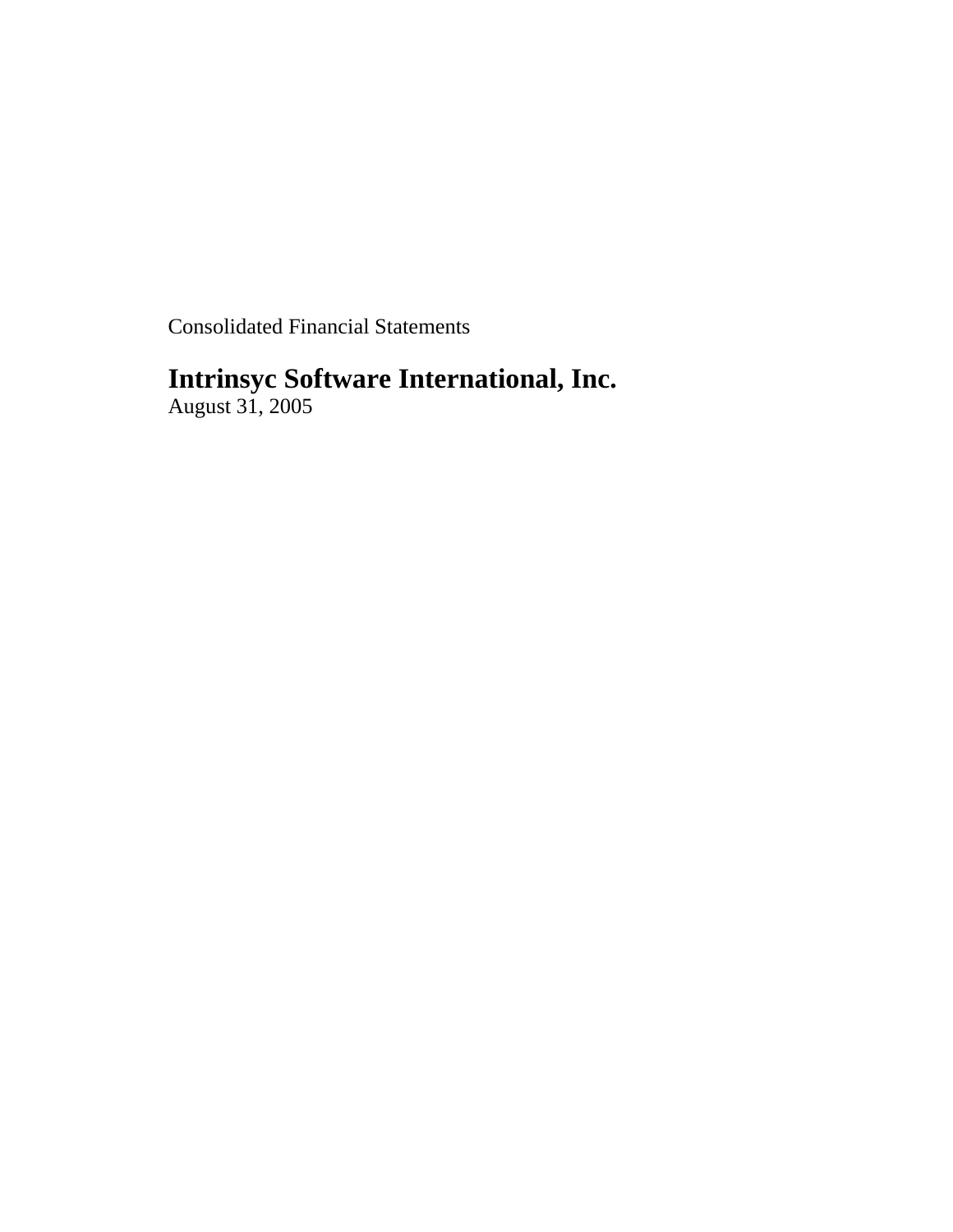## **AUDITORS' REPORT**

## To the Shareholders of **Intrinsyc Software International, Inc.**

We have audited the consolidated balance sheets of **Intrinsyc Software International, Inc.** as at August 31, 2005 and 2004 and the consolidated statements of operations and deficit and cash flows for the years then ended. These financial statements are the responsibility of the Company's management. Our responsibility is to express an opinion on these financial statements based on our audit(s).

We conducted our audit(s) in accordance with Canadian generally accepted auditing standards. Those standards require that we plan and perform an audit to obtain reasonable assurance whether the financial statements are free of material misstatement. An audit includes examining, on a test basis, evidence supporting the amounts and disclosures in the financial statements. An audit also includes assessing the accounting principles used and significant estimates made by management, as well as evaluating the overall financial statement presentation.

In our opinion, these consolidated financial statements present fairly, in all material respects, the financial position of the Company as at August 31, 2005 and 2004 and the results of its operations and its cash flows for the years then ended in accordance with Canadian generally accepted accounting principles.

Vancouver, Canada,

October 7, 2005. Chartered Accountants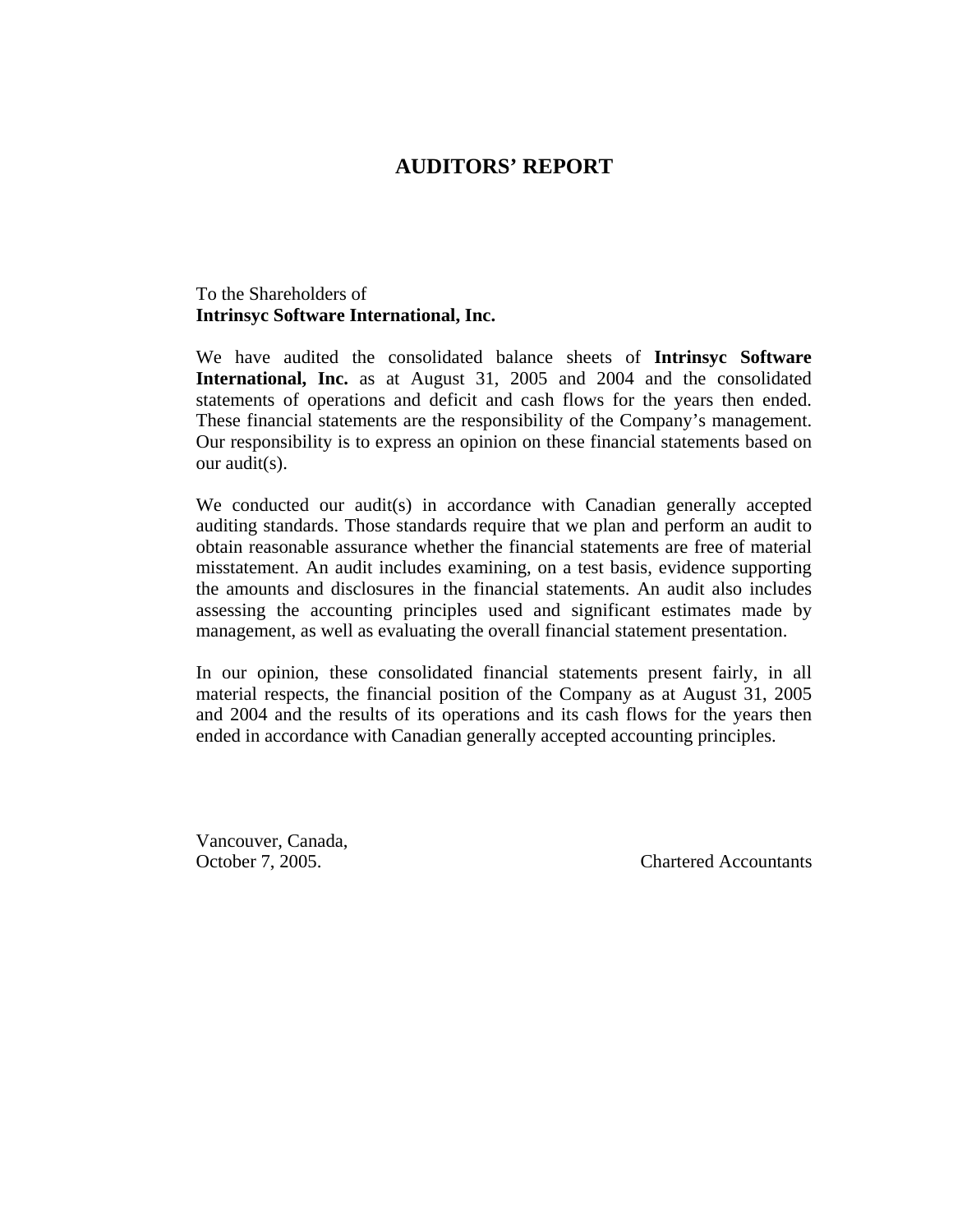# **CONSOLIDATED BALANCE SHEETS**

As at August 31

|                                                                                    | 2005                       | 2004                         |
|------------------------------------------------------------------------------------|----------------------------|------------------------------|
|                                                                                    | \$                         | \$                           |
|                                                                                    |                            | Restated<br>[note 21]        |
| <b>ASSETS</b>                                                                      |                            |                              |
| <b>Current</b>                                                                     |                            |                              |
| Cash and cash equivalents [note 2 and 5]                                           | 7,318,210                  | 4,600,460                    |
| Accounts receivable [notes 6 and 18]                                               | 3,909,596                  | 3,381,271                    |
| Other receivable [note 14]                                                         |                            | 947,374                      |
| Inventory                                                                          | 134,318                    | 277,840                      |
| Prepaid expenses                                                                   | 345,762                    | 334,780                      |
| <b>Total current assets</b>                                                        | 11,707,886                 | 9,541,725                    |
| Capital assets [note 8 and 18]                                                     | 980,580                    | 838,268                      |
| Goodwill [note 9[a]]                                                               | 14,189,478                 | 14,189,478                   |
| Intangible assets [note 9[b]]                                                      | 1,212,577                  | 1,442,848                    |
| <b>Total assets</b>                                                                | 28,090,521                 | 26,012,319                   |
| <b>Current</b><br>Accounts payable and accrued liabilities<br><b>Taxes Payable</b> | 2,790,071<br>263,382       | 1,902,038<br>129,742         |
| Deferred revenue                                                                   | 836,660                    | 645,820                      |
| <b>Total current liabilities</b>                                                   | 3,890,113                  |                              |
| Future income taxes [note 13]                                                      | 261,425                    | 2,677,600                    |
| <b>Total liabilities</b>                                                           |                            | 356,033                      |
|                                                                                    | 4,151,538                  | 3,033,633                    |
| Commitments and contingencies [notes 14 and 15]                                    |                            |                              |
| Shareholders' equity                                                               |                            |                              |
| Share capital [note 11]                                                            | 57,452,141                 | 52,328,077                   |
| Share purchase warrants [note 11]                                                  | 163,500                    | 163,500                      |
| Contributed surplus [notes 3 and 12]                                               | 1,896,760                  | 1,080,546                    |
| Cumulative translation adjustment                                                  | (27,792)                   | (27,792)                     |
| Deficit<br>Total shareholders' equity                                              | (35,545,626)<br>23,938,983 | (30, 565, 645)<br>22,978,686 |

*See accompanying notes to consolidated financial statements* 

On behalf of the Board:

Director Director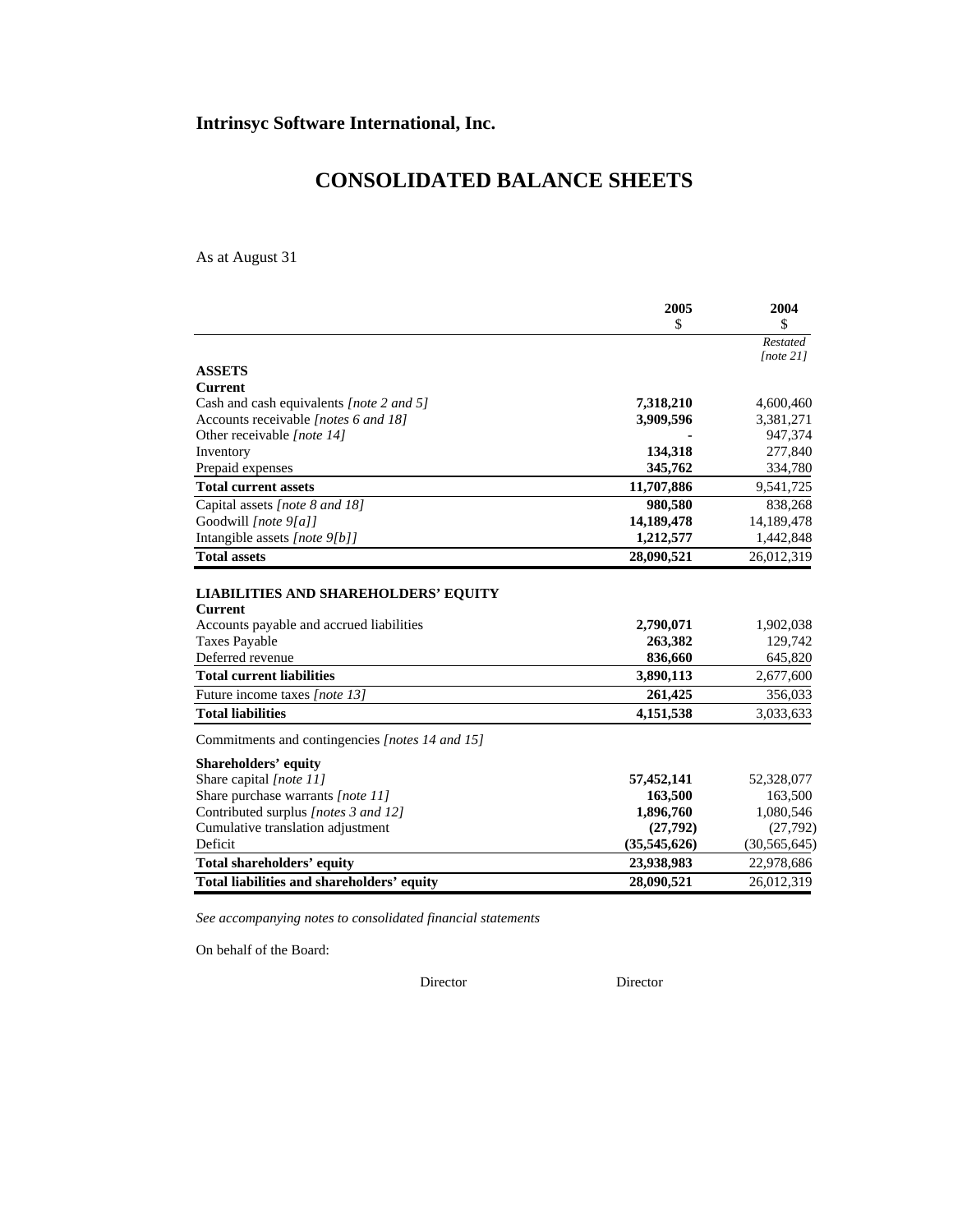# **CONSOLIDATED STATEMENTS OF OPERATIONS AND DEFICIT**

Year ended August 31

|                                                       | 2005       | 2004       |
|-------------------------------------------------------|------------|------------|
|                                                       | \$         | \$         |
|                                                       |            | Restated   |
|                                                       |            | [note 21]  |
| Revenues [note 18]                                    | 17,539,105 | 15,175,928 |
| Cost of sales                                         | 9,080,999  | 8,407,944  |
|                                                       | 8,458,106  | 6,767,984  |
| <b>Expenses</b>                                       |            |            |
| Administration                                        | 4,185,208  | 3,178,235  |
| Marketing and sales                                   | 3,008,441  | 3,045,099  |
| Research and development                              | 4,042,779  | 1,681,003  |
| Amortization                                          | 825,150    | 1,097,774  |
| Stock-based compensation [notes 3 and 12]             | 816,214    | 631,342    |
| Restructuring and other costs [note 19]               |            | 623,000    |
| Technology Partnerships Canada Funding                |            |            |
| Investment [note 14]                                  | 214,652    | (219, 053) |
|                                                       | 13,092,444 | 10,037,400 |
| Loss before other earnings (expense) and income taxes | 4,634,338  | 3,269,416  |
| Other expense (earnings)                              |            |            |
| Foreign exchange loss (gain) [note 16]                | 482,657    | (35,591)   |
| Interest income                                       | (119, 830) | (7, 971)   |
|                                                       | 362,827    | (43, 562)  |
| Loss before income taxes                              | 4,997,165  | 3,225,854  |
| Income tax expense (recovery) [note 13]               |            |            |
| Current                                               | 77,424     | 10,329     |
| Future                                                | (94, 608)  | (144, 600) |
|                                                       | (17, 184)  | (134,271)  |
| Loss for the year                                     | 4,979,981  | 3,091,583  |
| Deficit, beginning of year                            | 30,565,645 | 27,474,062 |
| Deficit, end of year                                  | 35,545,626 | 30,565,645 |
|                                                       |            |            |
| Loss per share (basic and diluted)                    | 0.09       | 0.07       |
| Weighted average number of shares outstanding         | 54,477,377 | 41,631,629 |
|                                                       |            |            |

*See accompanying notes to consolidated financial statements*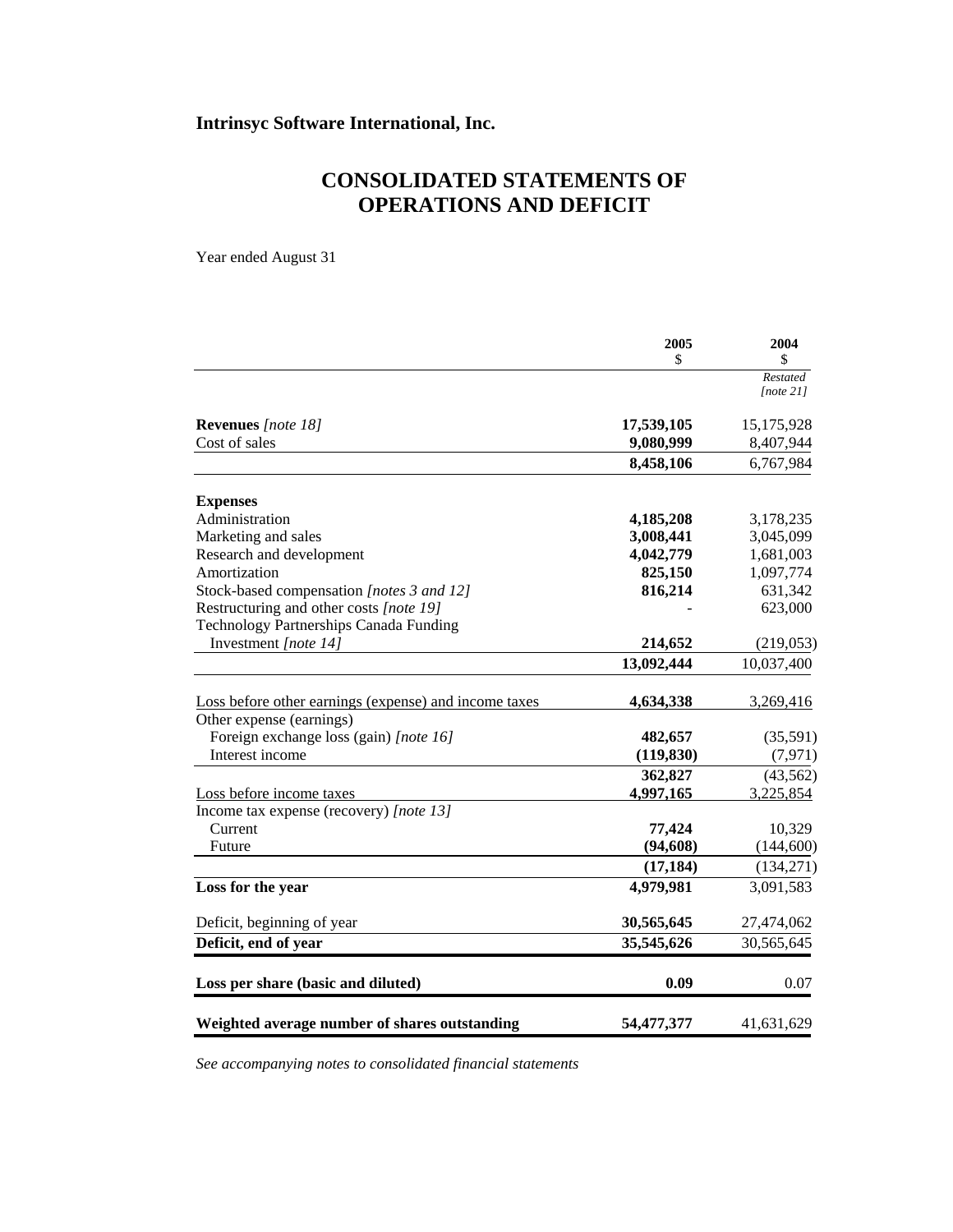# **CONSOLIDATED STATEMENTS OF CASH FLOWS**

Year ended August 31

|                                                              | 2005        | 2004         |  |
|--------------------------------------------------------------|-------------|--------------|--|
|                                                              | \$          | \$           |  |
|                                                              |             | Restated     |  |
|                                                              |             | [note $21$ ] |  |
| <b>OPERATING ACTIVITIES</b>                                  |             |              |  |
| Loss for the year                                            | (4,979,981) | (3,091,583)  |  |
| Items not involving cash                                     |             |              |  |
| Amortization                                                 | 825,150     | 1,097,774    |  |
| Unrealized foreign exchange loss on contingent consideration |             | 119,742      |  |
| Future income taxes                                          | (94, 608)   | (144,600)    |  |
| Stock-based compensation [note 3]                            | 816,214     | 631,342      |  |
| Changes in non-cash operating working capital                |             |              |  |
| Income taxes payable                                         | 133,640     | (53,299)     |  |
| Funds held in trust [note 7[b]]                              |             | 461,438      |  |
| Accounts receivable                                          | (528, 325)  | (48,325)     |  |
| Other receivable                                             | 947,374     | 12,908       |  |
| Inventory                                                    | 143,522     | 352,091      |  |
| Prepaid expenses                                             | (10,982)    | (178, 565)   |  |
| Accounts payable and accrued liabilities                     | 888,033     | (201, 983)   |  |
| Deferred revenue                                             | 190,840     | 186,017      |  |
| Cash used in operating activities                            | (1,669,123) | (857, 043)   |  |
|                                                              |             |              |  |
| <b>INVESTING ACTIVITIES</b>                                  |             |              |  |
| IEL acquisition costs                                        |             | (102, 146)   |  |
| Loan note [note $7[a]$ ]                                     |             | (862,950)    |  |
| Acquisition of intangible assets                             | (184, 875)  | (355, 884)   |  |
| Purchase of capital assets                                   | (552,316)   | (165, 802)   |  |
| Cash (used in) provided by investing activities              | (737, 191)  | (1,486,782)  |  |
|                                                              |             |              |  |
| <b>FINANCING ACTIVITIES</b>                                  |             |              |  |
| Issuance of common shares for cash                           |             |              |  |
| Issuance of common shares [note 11]                          | 5,632,671   | 23,500       |  |
| Share issuance costs [note 11]                               | (508, 607)  |              |  |
| Cash provided by financing activities                        | 5,124,064   | 23,500       |  |
|                                                              |             |              |  |
| Increase (Decrease) in cash and cash equivalents             | 2,717,750   | (2,320,325)  |  |
| Cash and cash equivalents, beginning of year                 | 4,600,460   | 6,920,785    |  |
| Cash and cash equivalents, end of year                       | 7,318,210   | 4,600,460    |  |
|                                                              |             |              |  |
| <b>Supplementary information</b>                             |             |              |  |
| Interest paid                                                | 14,203      | 92,367       |  |
| Interest received                                            | 132,035     | 58,837       |  |
| Income taxes paid (received)                                 | (11,007)    | 123,277      |  |
| Non-cash investing                                           |             |              |  |
| Additional consideration paid in relation to the             |             |              |  |
| acquisition of IEL [note 7[a]]                               |             | 2.392.334    |  |

*See accompanying notes to consolidated financial statements*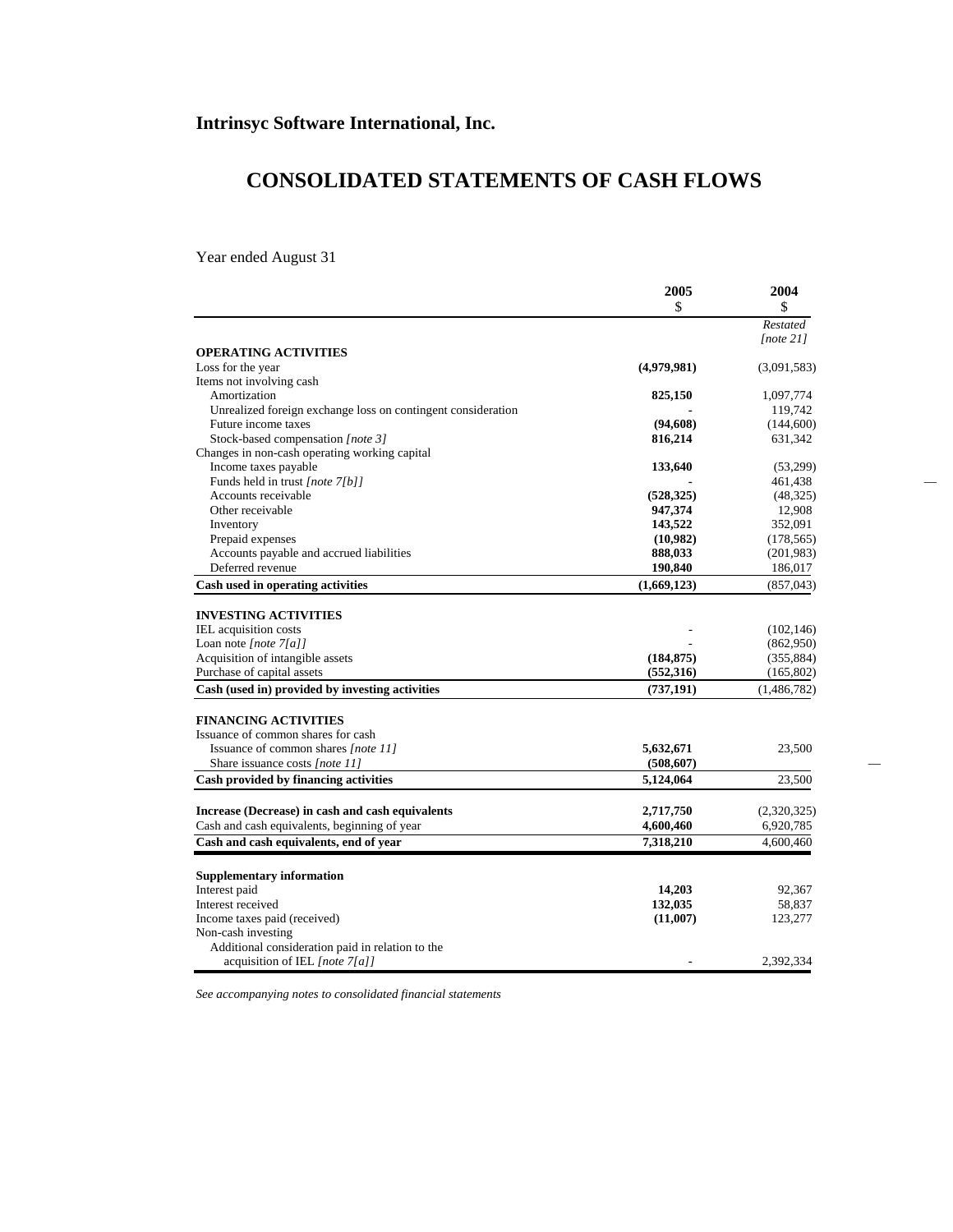August 31, 2005 & 2004

### **1. ORGANIZATION**

The Company was incorporated on August 31, 1992 under the laws of Alberta and continued under the Company Act (British Columbia) on July 19, 1995. Articles of Continuance were filed under the Canada Business Corporations Act on May 1, 2003 to continue the Company federally and change the name of the Company from Intrinsyc Software, Inc. to Intrinsyc Software International, Inc. The Company provides embedded hardware and software and services solutions for creating, networking and managing specialized intelligent devices.

### **2. SIGNIFICANT ACCOUNTING POLICIES**

These consolidated financial statements are presented in Canadian dollars and have been prepared by management in accordance with Canadian generally accepted accounting principles.

#### **Principles of consolidation**

The accompanying audited consolidated financial statements include the accounts of Intrinsyc Software International, Inc. (the "Company") and its wholly-owned subsidiaries, Intrinsyc Software (USA) Inc., Linar Limited, Intrinsyc Europe Limited, NMI Electronics Limited and Intrinsyc Software (Barbados), Inc. The Company has eliminated all significant inter-company balances and transactions. These consolidated financial statements are stated in Canadian dollars and have been prepared in accordance with Canadian generally accepted accounting principles.

### **Use of estimates**

The preparation of financial statements in conformity with Canadian generally accepted accounting principles requires management to make estimates and assumptions that affect the reported amounts of assets and liabilities and the disclosure of contingent assets and liabilities at the date of the financial statements, and the reported amounts of revenues and expenses during the reporting period. Actual results could differ from those estimates used in the preparation of the financial statements.

#### **Cash Equivalents**

Cash equivalents include short-term deposits, which are all deposits rated R1, term deposits, savings investment deposits, guaranteed investment certificate deposits or banker's acceptances, with a term to maturity of three months or less when acquired. Short-term deposits are valued at cost plus interest earned.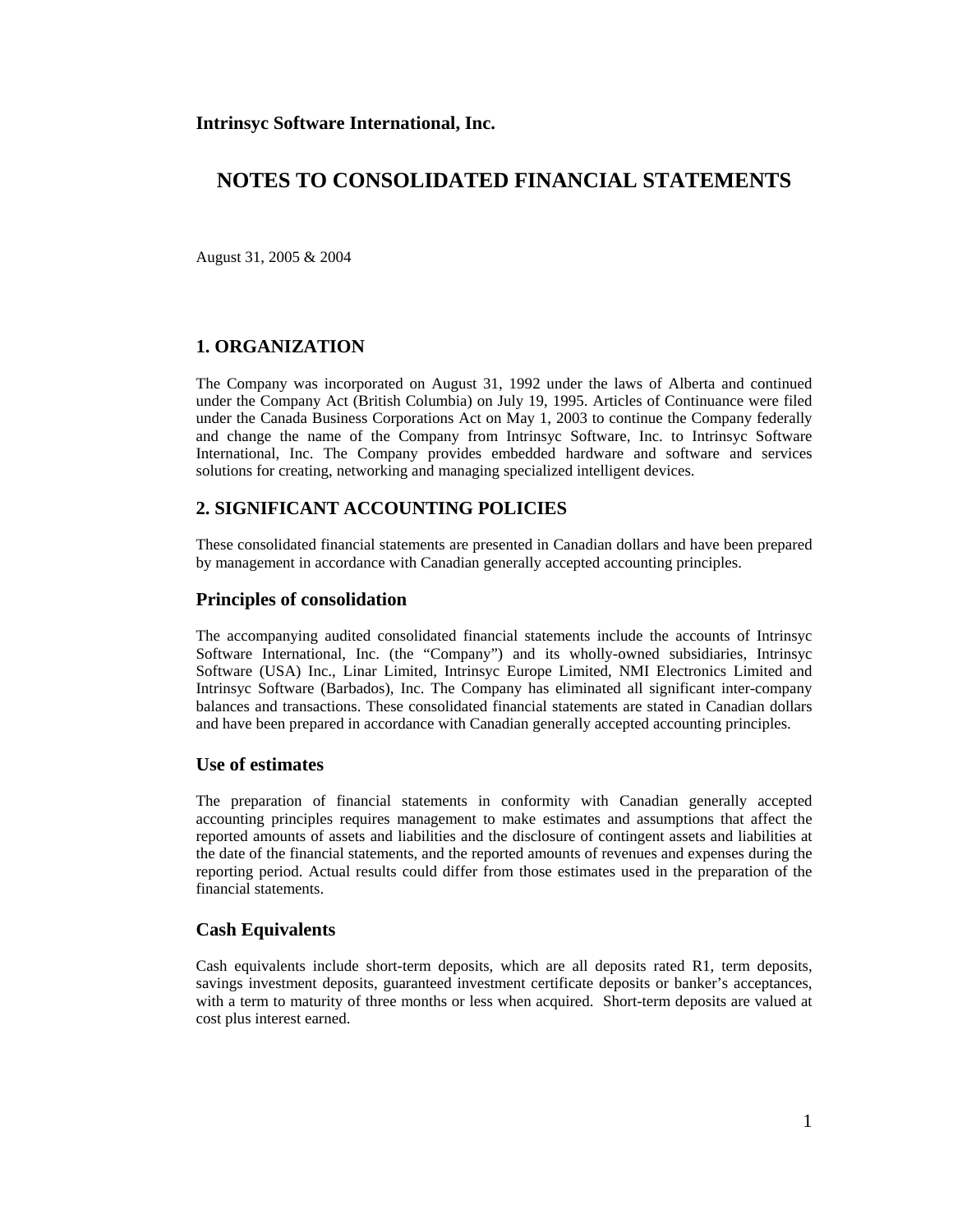## **NOTES TO CONSOLIDATED FINANCIAL STATEMENTS**

August 31, 2005 & 2004

### **2. SIGNIFICANT ACCOUNTING POLICIES (cont'd.)**

#### **Inventory**

Inventory is valued at the lower of cost and estimated net realizable value with cost being determined on a first-in-first-out basis.

#### **Allowance for doubtful accounts**

The Company records an allowance for doubtful accounts related to accounts receivable that are considered to be impaired. The allowance is based on the Company's knowledge of the financial condition of its customers, the aging of the receivables, current business environment and historical experience. A change to these factors could impact the estimated allowance and the provision for bad debts.

#### **Research and development**

The Company expenses research and development costs as they are incurred.

#### **Capital assets**

Capital assets are initially recorded at cost. Amortization is subsequently provided on the following basis:

| Computers and equipment | 30% declining-balance |
|-------------------------|-----------------------|
| Computer software       | 3 years straight-line |
| Furniture and fixtures  | 20% declining-balance |

Leasehold improvements are amortized on a straight-line basis over the shorter of the initial lease term or their expected useful life.

### **Leases**

Leases are classified as either capital or operating. Those leases, which transfer substantially all the benefits and risks of ownership of the property to the Company are accounted for as capital leases. Capital lease obligations reflect the present value of future lease payments, discounted at the appropriate interest rate.

All other leases are accounted for as operating leases wherein rental payments are charged to income as incurred.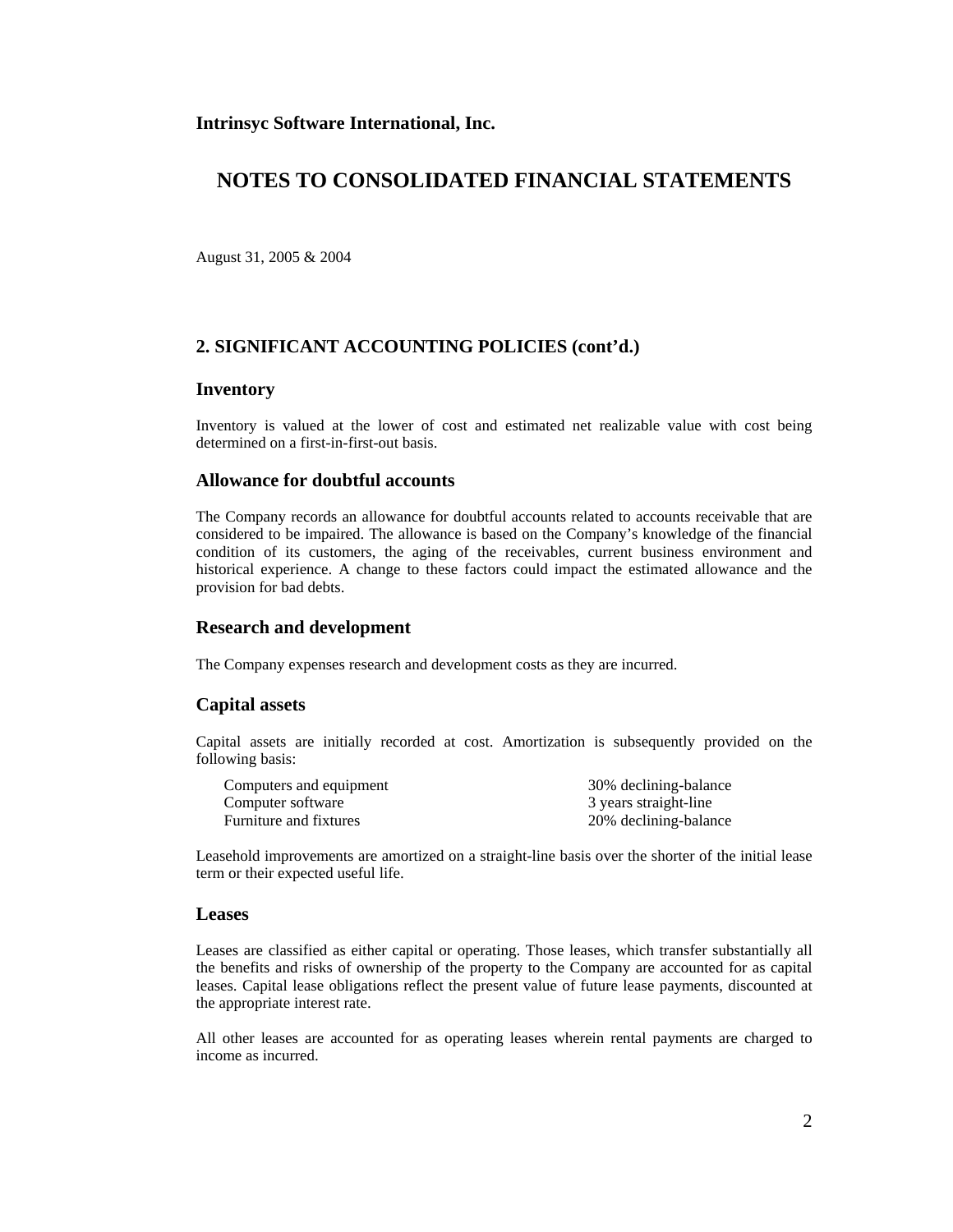## **NOTES TO CONSOLIDATED FINANCIAL STATEMENTS**

August 31, 2005 & 2004

### **2. SIGNIFICANT ACCOUNTING POLICIES (cont'd.)**

#### **Intellectual property and other intangible assets**

Intangible assets acquired either individually or with a group of other assets are initially recognized and measured at cost. The cost of a group of intangible assets acquired in a transaction, including

those acquired in a business combination that meet the specified criteria for recognition apart from goodwill, is allocated to the individual assets acquired based on their relative fair values.

Intangible assets with finite useful lives are amortized over their estimated useful lives. The amortization methods and estimated useful lives of intangible assets are reviewed annually.

Intangible assets with indefinite useful lives are not amortized and are tested for impairment annually or more frequently if events or changes in circumstances indicate that the asset might be impaired. The impairment test compares the carrying amount of the intangible asset with its fair value, and an impairment loss is recognized in income for the excess, if any.

Intellectual property is recorded at cost. Intellectual property related to software is amortized on a straight-line basis over six years.

#### **Goodwill**

Goodwill is the residual amount that results when the purchase price of an acquired business exceeds the sum of the amounts allocated to the identifiable assets acquired less the liabilities assumed based on their fair values. Goodwill is allocated as of the date of the business combination to the Company's reporting unit that are expected to benefit from the synergies of the business combination.

Goodwill is not amortized and is annually tested for impairment or more frequently if events or changes in circumstances indicate that the asset might be impaired. The impairment test is carried out in two steps. The first step is to compare the carrying amount of the reporting unit to its fair value. When the fair value of a reporting unit exceeds its carrying amount, goodwill of the reporting unit is considered not to be impaired and the second step of the impairment test is unnecessary. Management has completed the first step of the goodwill impairment test as of August 31, 2004 and August 31, 2005.

The second step has not been required, but would be carried out if the carrying amount of a reporting unit exceeds its fair value, in which case the implied fair value of the reporting unit's goodwill is compared with its carrying amount to measure the amount of the impairment loss, if any. The implied fair value of the reporting unit's goodwill is determined in the same manner as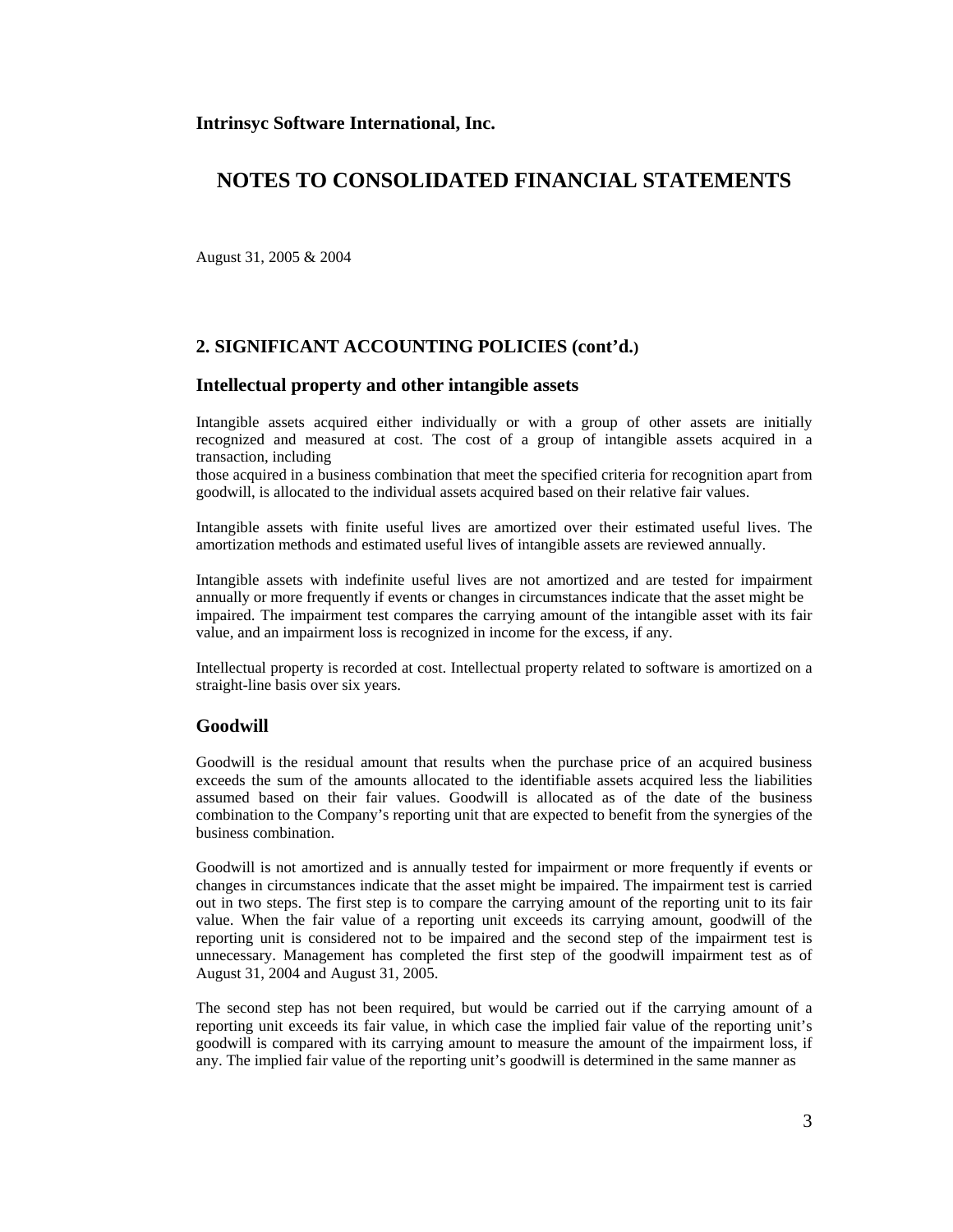August 31, 2005 & 2004

### **2. SIGNIFICANT ACCOUNTING POLICIES (cont'd.)**

the value of goodwill is determined in a business combination described in the first paragraph, using the fair value of the reporting unit as if it was the purchase price. When the carrying amount of a reporting unit's goodwill exceeds the implied fair value of the goodwill, an impairment loss is recognized in an amount equal to the excess and is presented as a separate line item in the earnings statement before extraordinary items and discontinued operations.

#### **Revenue recognition**

The Company recognizes revenue from the sale of product and software licenses upon transfer of title, which generally occurs on shipment, unless there are significant post-delivery obligations or collection is not considered probable at the time of sale. When significant post-delivery obligations exist, revenue is deferred until such obligations are fulfilled. Revenue from support obligations is deferred and recognized ratably over the period of the obligation. Revenue from consulting and other services is recorded as the services are performed if there is reasonable certainty as to collectibility.

Revenues from contracts with milestone payments are recognized using the percentage of completion method based on costs incurred relative to total estimated costs to complete. Changes in estimates of contract price, total estimated costs, or estimated losses, if any, are included in the determination of estimated cumulative revenues and expenses in the period the change is determined by management.

#### **Unbilled Revenue**

Unbilled revenue is revenue that has been recognized using the percentage of completion method of accounting less amounts billed to the customer in accordance with the milestone terms of the contract. Unbilled revenue is reduced when customers are invoiced and the respective accounts receivable are recorded.

### **Derivative Financial Instruments**

Derivative financial instruments are utilized by the Company in the management of its foreign currency exposure to reduce its exposure to fluctuations in foreign exchange on certain committed and anticipated transactions. The Company formally documents the relationships between derivative financial instruments and hedged items, as well as the risk management objective and strategy. The Company assesses, on an ongoing basis, whether the derivative financial instruments continue to be effective in offsetting changes in fair values or cash flows of the hedged transactions.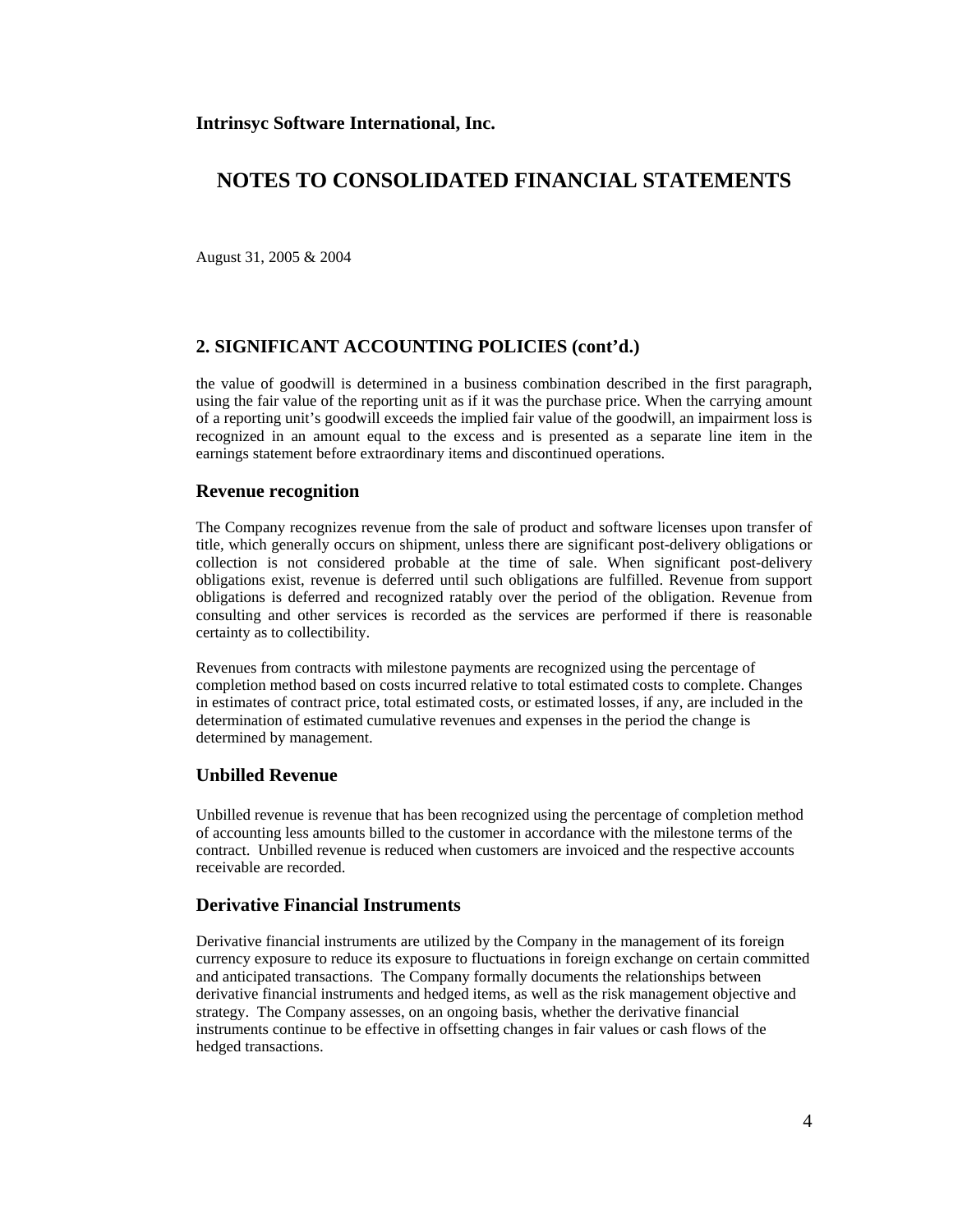August 31, 2005 & 2004

### **2. SIGNIFICANT ACCOUNTING POLICIES (cont'd.)**

Foreign exchange translation gains and losses on foreign currency denominated derivative financial instruments used to hedge anticipated or committed foreign currency exposures are recognized as an adjustment to the related operating costs, revenue or capital expenditures when the hedged transaction is recorded. Derivatives that are not subject to hedge accounting are recorded on the balance sheet with the changes in fair value being recorded in the statement of earnings each period. For the year ended August 31, 2005, all derivative financial instruments met the criteria for hedge accounting.

#### **Warranty costs**

The Company accrues warranty costs based on management's best estimate, with reference to past experience.

#### **Share issue costs**

The Company reduces the value of consideration assigned to shares issued by the costs, net of income tax recoveries, of issuing the shares.

#### **Impairment of capital assets**

The Company monitors the recoverability of capital assets, based on factors such as future utilization, business climate and the future undiscounted cash flows expected to result from the use of the related assets. The Company's policy is to record an impairment loss in the period when the Company determines that the carrying amount of the asset will not be recoverable. At that time, the carrying amount is written down to the undiscounted future cash flows. As at August 31, 2005, the Company has not recorded any such impairment losses.

#### **Translation of foreign currencies**

Foreign operations that are considered integrated (financially and operationally dependent on the parent) are translated to Canadian dollars using current rates of exchange for monetary assets and liabilities. Historical rates of exchange are used for non-monetary assets and liabilities and average rates for the period are used for revenues and expenses except for amortization, which is translated at exchange rates used in the translation of the related asset accounts. Gains or losses resulting from these translation adjustments are included in income.

Foreign operations that are considered self-sustaining (financially and operationally independent of the parent) are translated to Canadian dollars using the current rates of exchange for assets and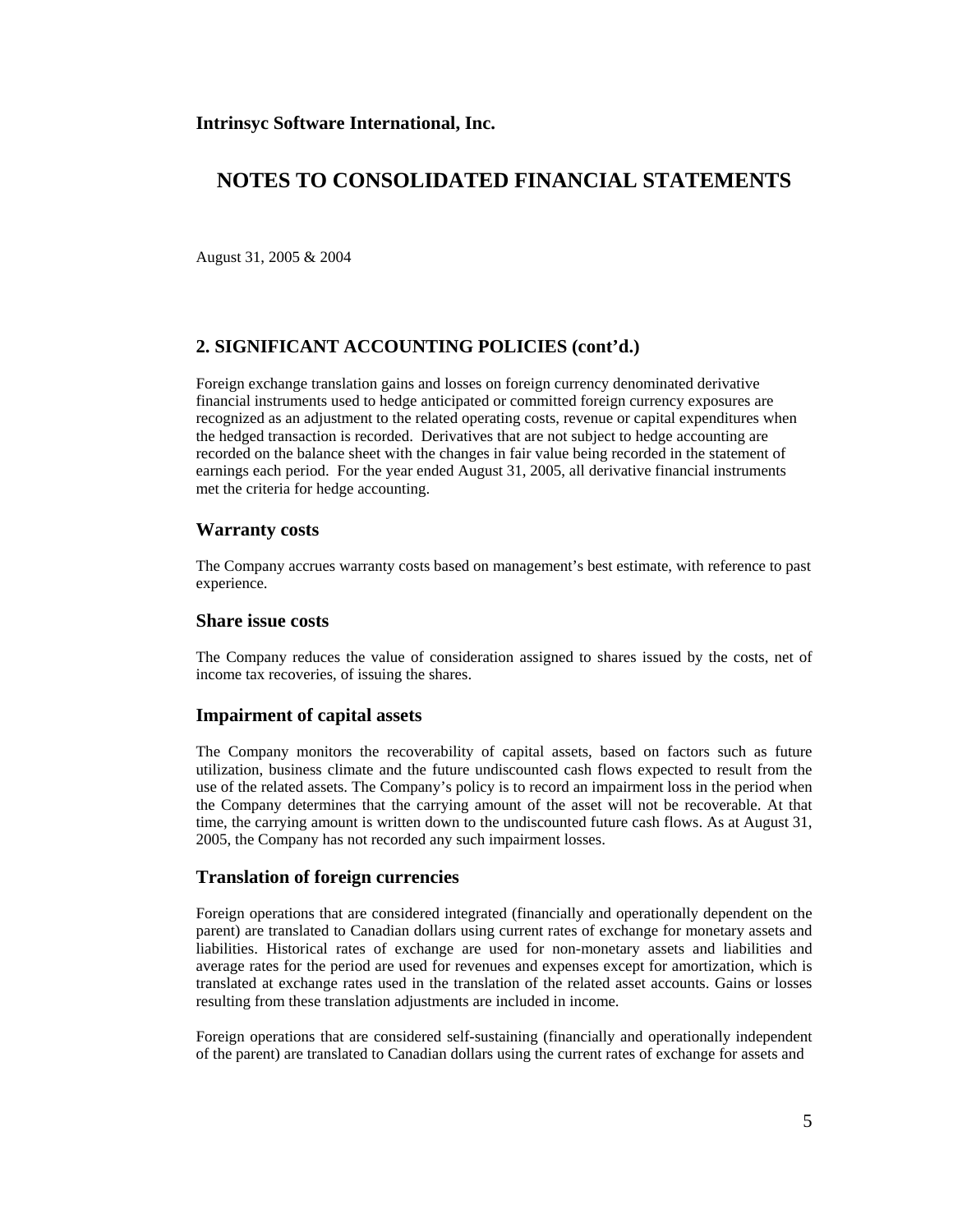August 31, 2005 & 2004

### **2. SIGNIFICANT ACCOUNTING POLICIES (cont'd.)**

liabilities and using average rates for the year for revenues and expenses. Gains or losses resulting from these translation adjustments are deferred in a separate component of shareholders' equity ("Cumulative translation adjustment") until there is a realized reduction in the parent's net investment in the foreign operation.

Transactions completed in foreign currencies are recorded in Canadian dollars at the rates prevailing at the time of the transactions. Monetary assets and liabilities denominated in foreign currencies are recorded in the consolidated financial statements in equivalent Canadian dollars at the rate of exchange prevailing at the balance sheet date.

#### **Loss per share**

The loss per share is calculated by using the weighted average number of common shares outstanding during the period. If in a reporting period the Company has outstanding dilutive equity instruments, the diluted loss per share is calculated using the treasury stock method. Diluted per share amounts have not been disclosed as the effect of outstanding options and warrants is anti-dilutive for all periods presented.

#### **Income taxes**

The Company follows the asset and liability method of accounting for income taxes. Under this method, future income taxes are recognized for the future income tax consequences attributable to differences between the financial statement carrying values of existing assets and liabilities and their respective income tax bases (temporary differences). Changes in the net future tax asset or liability are included in income. Future tax assets and liabilities are measured using enacted or substantively enacted tax rates expected to apply to taxable income in the years in which temporary differences are expected to be recovered or settled. The effect on future income tax assets and liabilities of a change in tax rates is included in income in the period that includes the substantive enactment date. Future income tax assets are evaluated and if their realization is not considered "more likely than not", a valuation allowance is provided.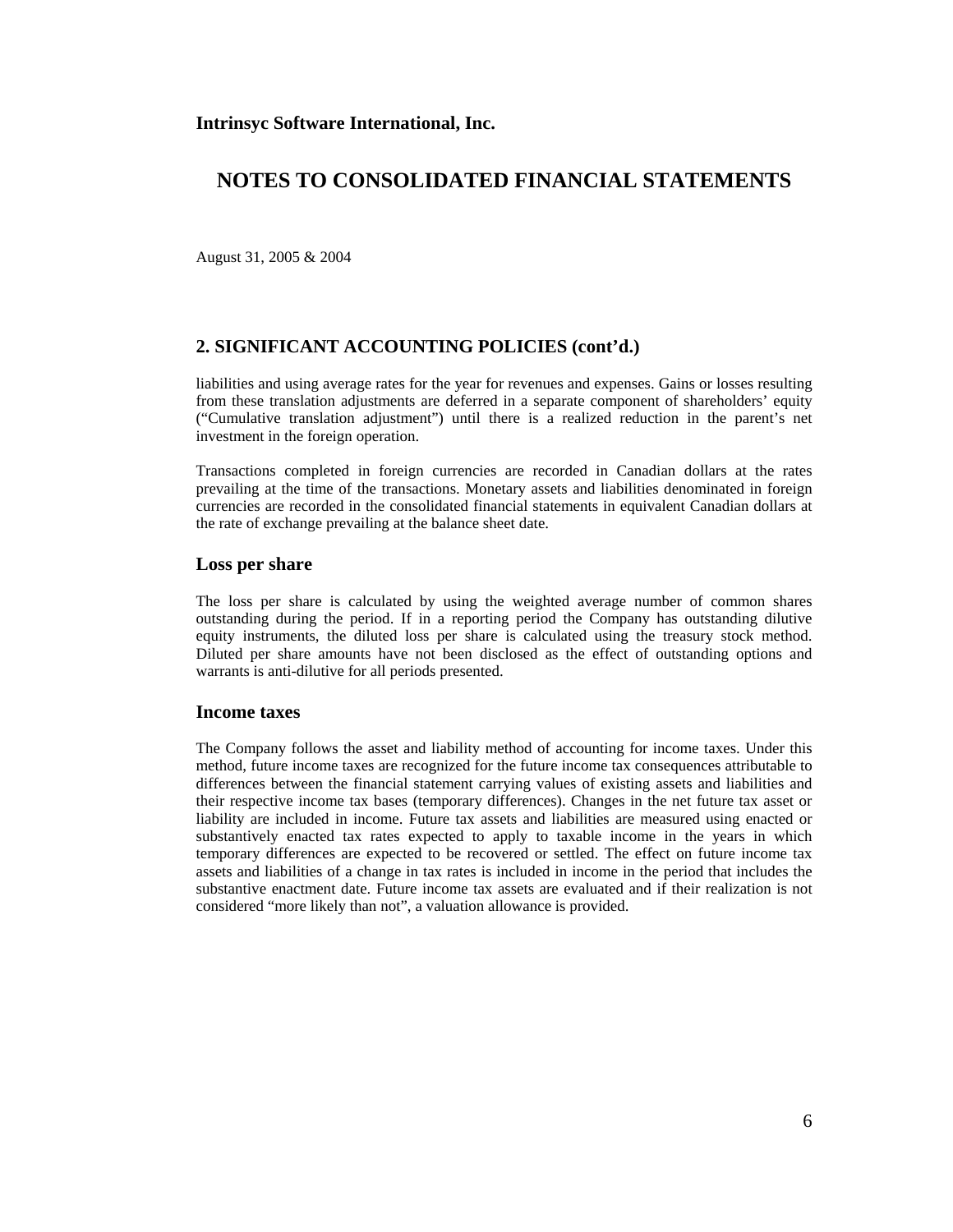August 31, 2005 & 2004

## **3. CHANGE IN ACCOUNTING POLICY**

Effective September 1, 2004, the Company adopted, on a retroactive basis, the new provision of the CICA Handbook Section 3870, *"Stock-Based Compensation and Other Stock-Based Payments",* which requires companies to adopt the fair value based method for all stock-based awards. In accordance with the provisions of this section, the Company has accounted retroactively for all director, officer and employee ("employee") stock options granted, settled, or modified

since September 1, 2002 using the fair value method. The fair value method requires the Company to expense the fair value of the employee options granted and vested, or modified during a period.

Prior to the adoption of the new standard, no compensation expense was recognized when stock options were issued to employees as options were issued at the market value of the shares at the date of the grant. Consideration paid by employees on the exercise of stock options was recorded as share capital. The Company has previously disclosed the pro-forma effect of accounting for these awards under the fair value based method.

In accordance with the requirements of Section 3870, this change in accounting policy has been applied retroactively and the amounts presented for prior periods have been restated for this change. The effect of this change is to increase the loss for the year ended August 31, 2005 and August 31, 2004 by \$816,214 and \$631,342, respectively. The deficit as at September 1, 2003 was increased by \$449,204 reflecting the cumulative effect of the change in accounting policy. The impact of adopting this accounting change on the consolidated financial statements is as follows:

|                               | As previously<br>reported | Adjustment<br>\$ | <b>Restated</b><br>\$ |
|-------------------------------|---------------------------|------------------|-----------------------|
| As at September 1, 2003:      |                           |                  |                       |
| Opening deficit               | (27, 024, 858)            | (449, 204)       | (27, 474, 062)        |
| Year ended August 31, 2004:   |                           |                  |                       |
| Net loss                      | (2,460,241)               | (631, 342)       | (3,091,583)           |
| Contributed surplus [note 11] |                           | 1,080,546        | 1,080,546             |
| Net loss per common share:    |                           |                  |                       |
| Basic and diluted             | 0.059                     | 0.015            | 0.074                 |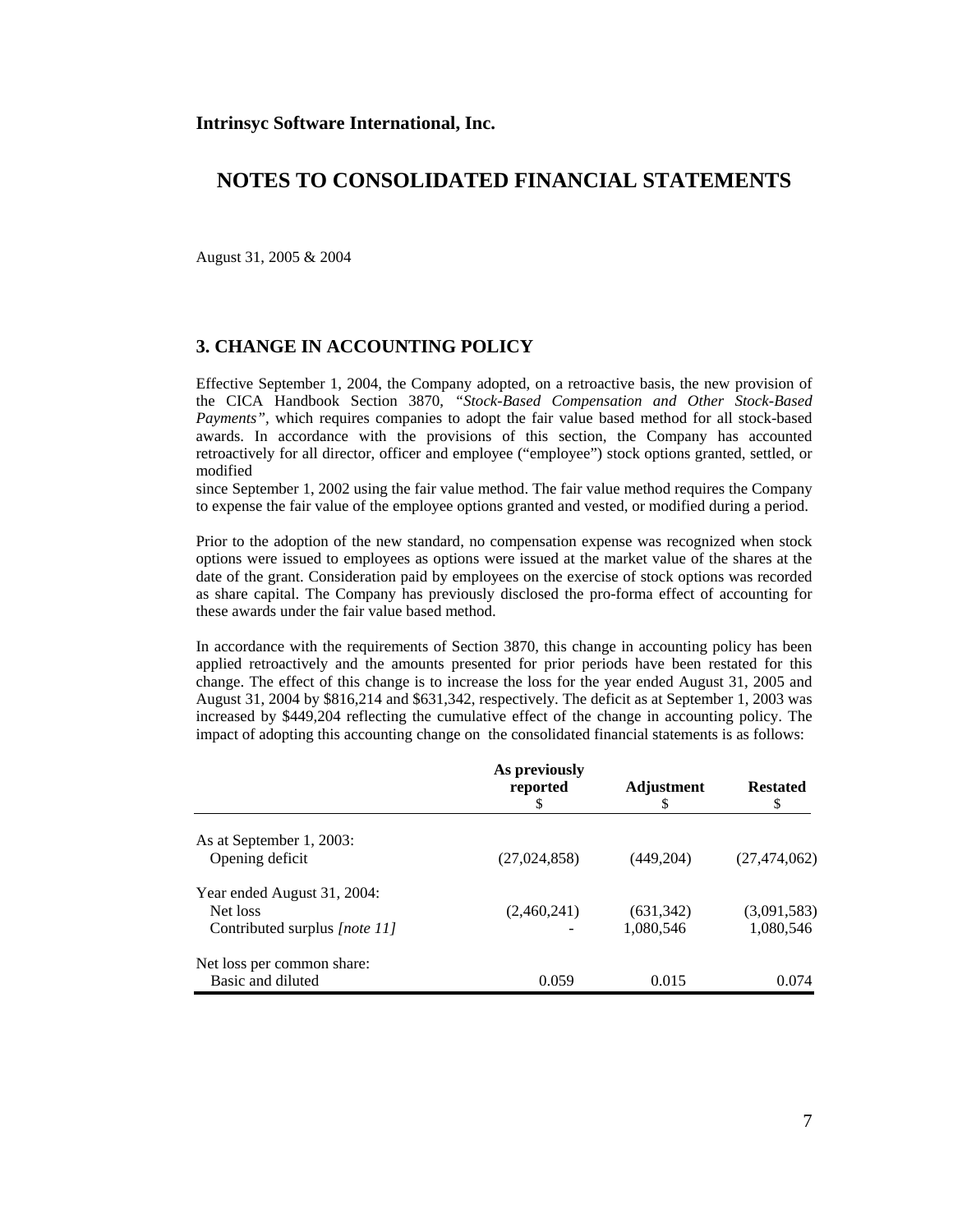August 31, 2005 & 2004

### **3. CHANGE IN ACCOUNTING POLICY (cont'd.)**

The fair value of each stock option granted was estimated on the date of grant using the Black-Scholes option pricing model with the following weighted average assumptions:

|                          | Year ended August 31, |          |
|--------------------------|-----------------------|----------|
|                          | 2005                  | 2004     |
| Expected life (in years) | 2.91                  | 2.62     |
| Risk-free interest rate  | $2.99\%$              | 2.96%    |
| Volatility               | $171.7\%$             | 155.8%   |
| Dividend yield           | $0.00\%$              | $0.00\%$ |

### **Translation of foreign currencies**

The Company's reporting currency is the Canadian dollar. From acquisition [note 7[a]], management considered Intrinsyc Europe Ltd. ("IEL") to be a self-sustaining operation and IEL's financial statements were translated to the Canadian dollar using the current rate method. The resulting translation adjustment was recorded directly to the cumulative translation adjustment, a separate component of shareholders' equity. Effective June 1, 2004, the Company changed the status of IEL from a self sustaining operation to an integrated one, as management believed the nature of the subsidiary had changed, and that IEL was an integrated operation within the group. Accordingly, the financials statements of IEL are now converted into Canadian dollars using the temporal method. Monetary assets and liabilities are remeasured into the Canadian dollar at endof-period exchange rates with non-monetary assets and liabilities remeasured at historical exchange rates. Revenue and expenses are remeasured at average exchange rates in effect during each period, except for those expenses related to non-monetary assets and liabilities, which are remeasured at historical exchange rates. Gains or losses from foreign currency remeasurement are included in net income or loss. The resulting foreign exchange loss for the period from June 1, 2004 to August 31, 2004 recorded in income for fiscal 2004 was \$1,358. Exchange gains and losses previously deferred and accumulated in the cumulative translation adjustment continue to be deferred.

Linar Ltd. and Intrinsyc Software (USA), Inc. remain an integrated operations within the group.

Due to the constant change in currency exposures, and the substantial volatility of currency exchange rates, the effect of exchange rate fluctuations upon future operating results could be significant.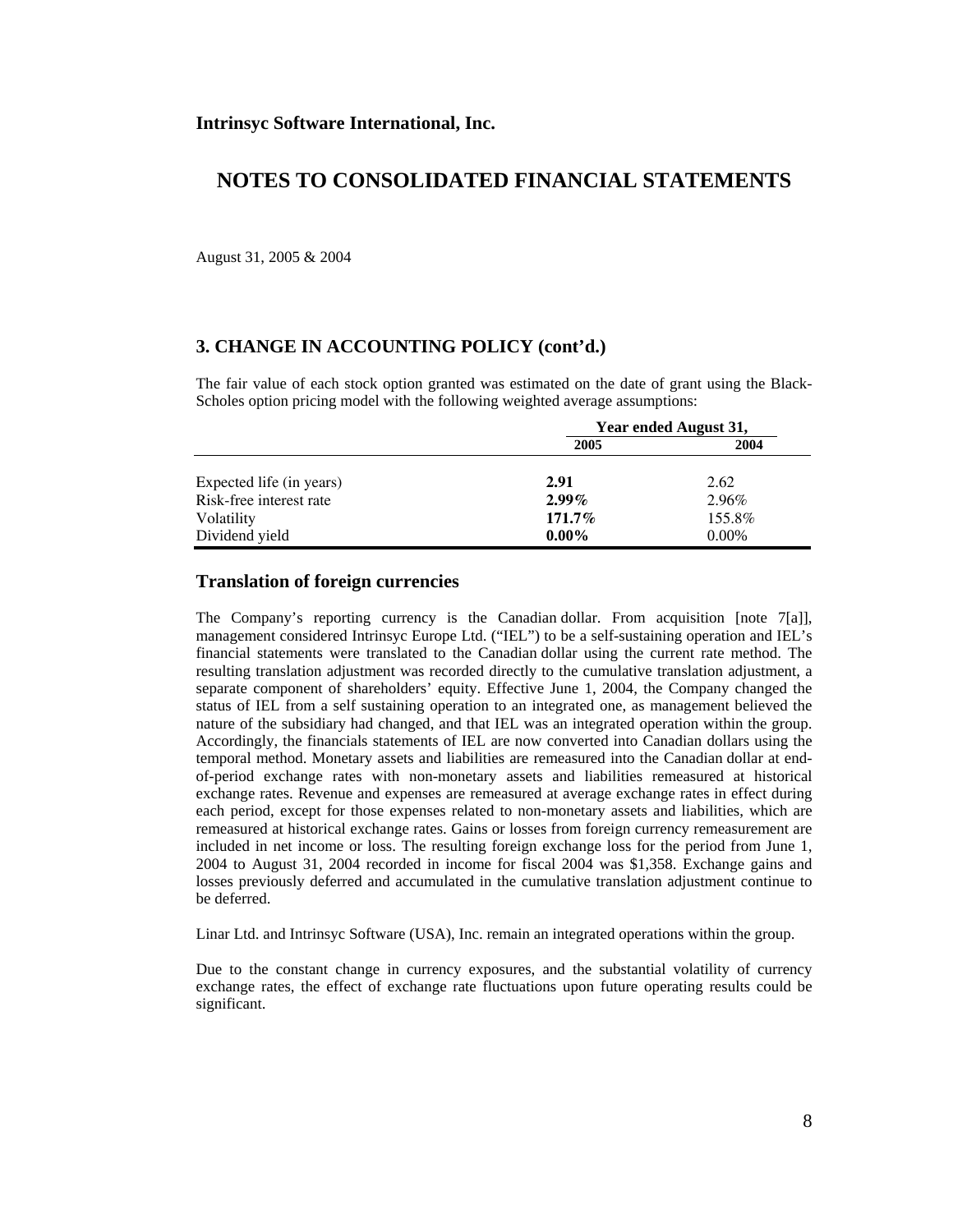August 31, 2005 & 2004

### **4. OPERATING LINE OF CREDIT**

In Canada the Company has an operating line of credit for borrowings up to \$1,000,000, bearing interest at prime rate. Prime rate was 4.50% at August 31, 2005 [2004 - 3.75%]. The line is collateralized by a \$1,050,000 Guaranteed Investment Certificate of Deposit. There were no borrowings outstanding against the operating line of credit as at August 31, 2005 and 2004. The Company also has a US chequing account with an overdraft limit that is collateralized by restricted

cash in the amount of \$14,800 (\$12,500 USD). There were no borrowings outstanding against the overdraft as at August 31, 2005.

## **5. CASH AND CASH EQUIVALENTS**

|                                     | 2005<br>\$ | 2004<br>Ъ |
|-------------------------------------|------------|-----------|
|                                     |            |           |
| Cash                                | 2,309,178  | 4,600,460 |
| Short term deposit                  | 5,009,032  |           |
|                                     | 7,318,210  | 4,600,460 |
| <b>6. ACCOUNTS RECEIVABLE</b>       | 2005<br>\$ | 2004      |
| Trade and miscellaneous receivables | 3,465,144  | 3,176,634 |
| Unbilled revenue                    | 444,452    | 204,637   |
|                                     | 3,909,596  | 3,381,271 |

## **7. ACQUISITIONS**

### **[a] Intrinsyc Europe Ltd.**

On June 26, 2002, the Company acquired all of the outstanding shares of Intrinsyc Europe Ltd. ("IEL") (formerly NMI Electronics Ltd.), a U.K.-based company that is a developer of Windows CE-based products, intelligent device applications and smart phone solutions. The acquisition has been accounted for using the purchase method of accounting and the results of operations have been consolidated since the date of acquisition. The purchase agreement contains provisions for additional consideration subject to the achievement of certain performance targets during each of the 12 month periods ended May 31, 2003 and 2004.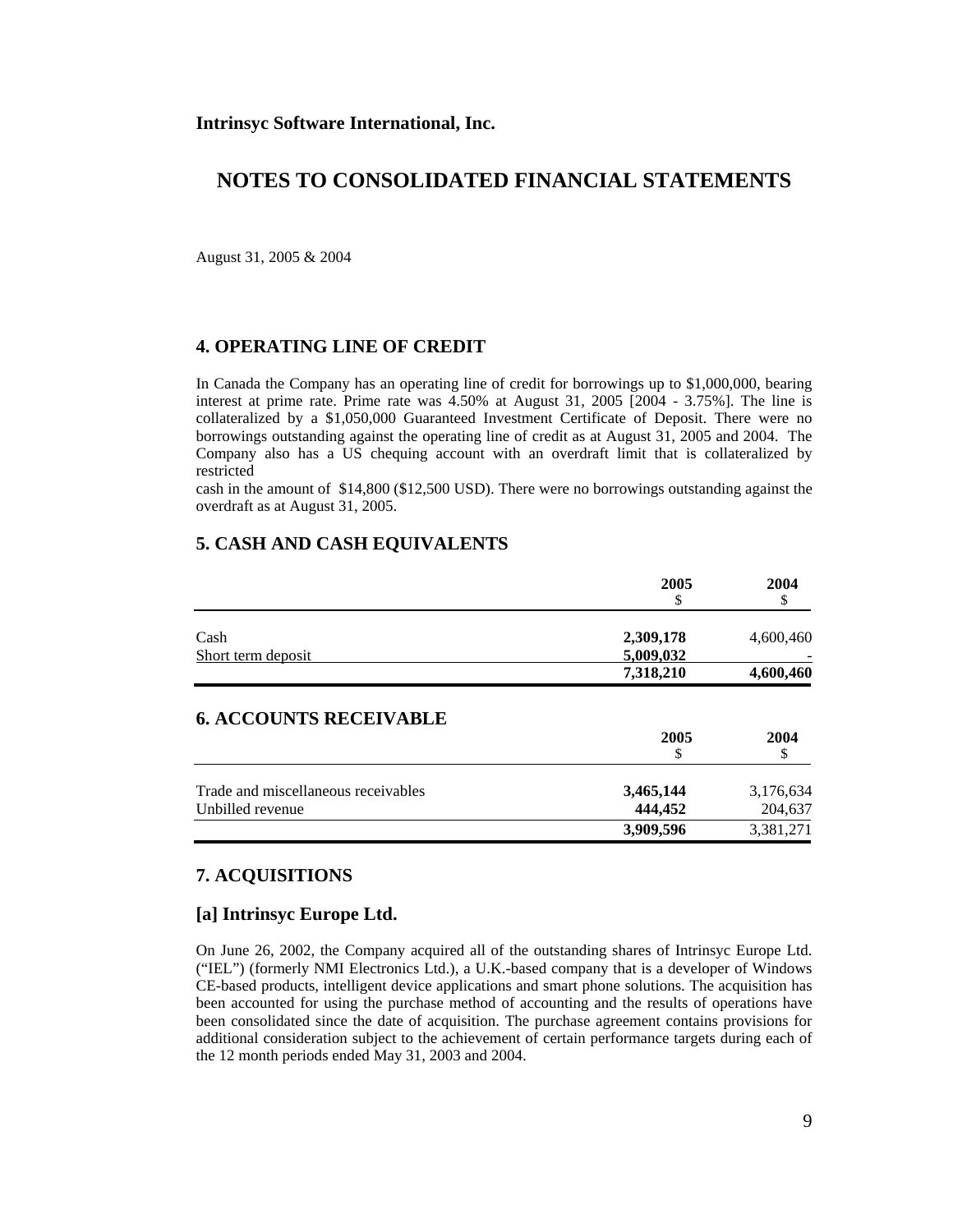August 31, 2005 & 2004

#### **7. ACQUISITIONS (cont'd.)**

The performance criteria for the 12 month period ended May 31, 2003 were achieved, and consequently, additional consideration of \$4,724,461 was due and payable and has been recorded as additional goodwill for the year ended August 31, 2003.

During the quarter ended May 31, 2004, a guaranteed loan note of \$2,195,023 (£881,500) and a loan note of \$862,950 (£357,833) related to the 12 month period ended May 31, 2003 were redeemed (held to guarantee the ability of the Company to meet the guaranteed loan note obligation) including interest of \$90,052.

Additional consideration of up to \$4,120,182 was previously contingently payable or issuable upon the achievement of certain revenue targets for the 12 months ended May 31, 2004. Based on an amendment to the original agreements, dated May 28, 2004, all contingent and unpaid consideration as at May 28, 2004 have been considered to be extinguished in return for the issuance of 4,105,727 common shares. These shares were issued on July 8, 2004 at a value of \$2,791,894 based on the closing price of \$0.68 of the Company's shares as at May 31, 2004. This issuance satisfied all amounts payable and completes the transaction in its entirety.

The difference between the value of the shares issued and the amount of contingent and future payable consideration previously accrued, (\$2,349,181), amounted to \$442,713 which was recorded by the Company as an addition to goodwill during the year ended August 31, 2004. There was also \$1,949,621 in accruals recorded during the year ended August 31, 2004 in relation to the contingent consideration. As a result, total goodwill recorded during the year ended August 31, 2004 amounted to \$2,392,334 [note 9].

#### **[b] Linar Ltd.**

On January 26, 2001, the Company acquired all of the outstanding shares of Linar Ltd., a U.K. based company which provides Java-based enterprise connectivity software.

Cash payments of up to US\$1,000,000 were payable upon the achievement of specified performance criteria by a certain employee until January 26, 2004 and were recorded as an expense in the period the obligation was incurred. The cash was held in trust pursuant to the acquisition agreement to be paid upon the achievement of the criteria. The final payment of US\$333,000 (\$461,438), was paid on January 26, 2004 since the performance criteria were achieved.

Warrants to purchase 25,000 common shares of the Company were issued during the three month period ended November 30, 2003 with an exercise price equal to fair market value on January 26, 2003 based on specified criteria having been met [note 11].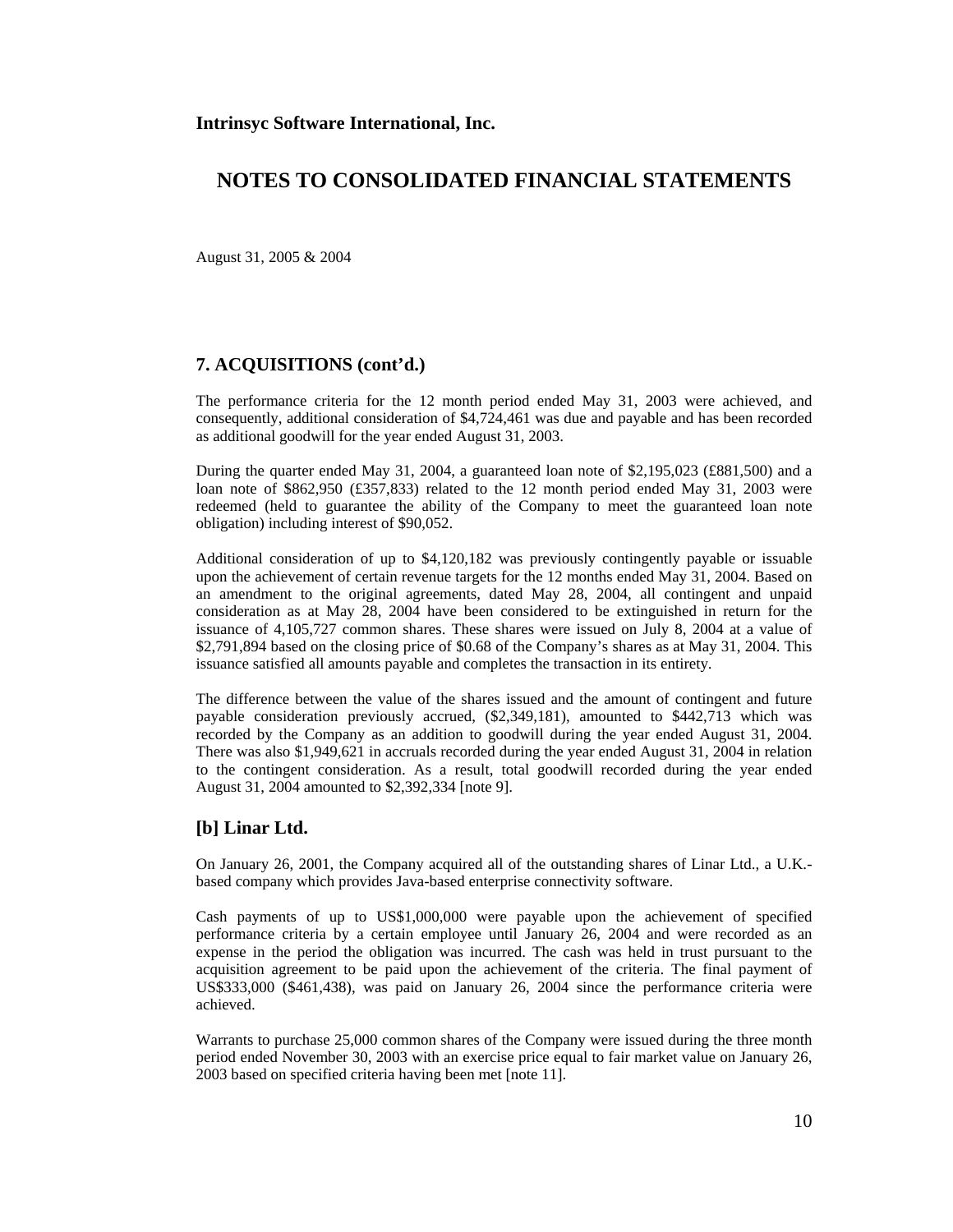## **NOTES TO CONSOLIDATED FINANCIAL STATEMENTS**

August 31, 2005 & 2004

### **7. ACQUISITIONS (cont'd.)**

### **[c] Consequent Technologies, Inc.**

On September 9, 2003, the Company acquired from Consequent Technologies Inc. all of its capital assets, a strategic alliance agreement with Neoteric, Inc. and a non-competition agreement with an employee in return for a cash payment of \$330,000. The Company recorded the acquisition of these assets in excess of the fair market value of identifiable assets as intangible assets.

| Fair market value of identifiable capital assets | 55.920  |
|--------------------------------------------------|---------|
| Intangible assets [note 9[b]]                    | 274.080 |
| Total purchase price                             | 330,000 |

## **8. CAPITAL ASSETS**

|                         | Cost      | Accumulated<br>amortization | Net book<br>value |
|-------------------------|-----------|-----------------------------|-------------------|
|                         | \$        | S                           | \$                |
|                         |           |                             |                   |
| 2005                    |           |                             |                   |
| Computers and equipment | 1,984,900 | 1,359,523                   | 625,377           |
| Computer software       | 893,746   | 766,846                     | 126,900           |
| Furniture and fixtures  | 826,758   | 626,296                     | 200,462           |
| Leasehold improvements  | 332,244   | 304,403                     | 27,841            |
|                         | 4.037.648 | 3,057,068                   | 980,580           |
| 2004                    |           |                             |                   |
| Computers and equipment | 1,677,234 | 1,189,976                   | 487,258           |
| Computer software       | 764,029   | 656,253                     | 107,776           |
| Furniture and fixtures  | 748,807   | 584,150                     | 164,657           |
| Leasehold improvements  | 295,262   | 216,685                     | 78,577            |
|                         | 3.485.332 | 2.647.064                   | 838,268           |

The aggregate amortization expense for the year ended August 31, 2005 was \$410,004 [2004 - \$515,952].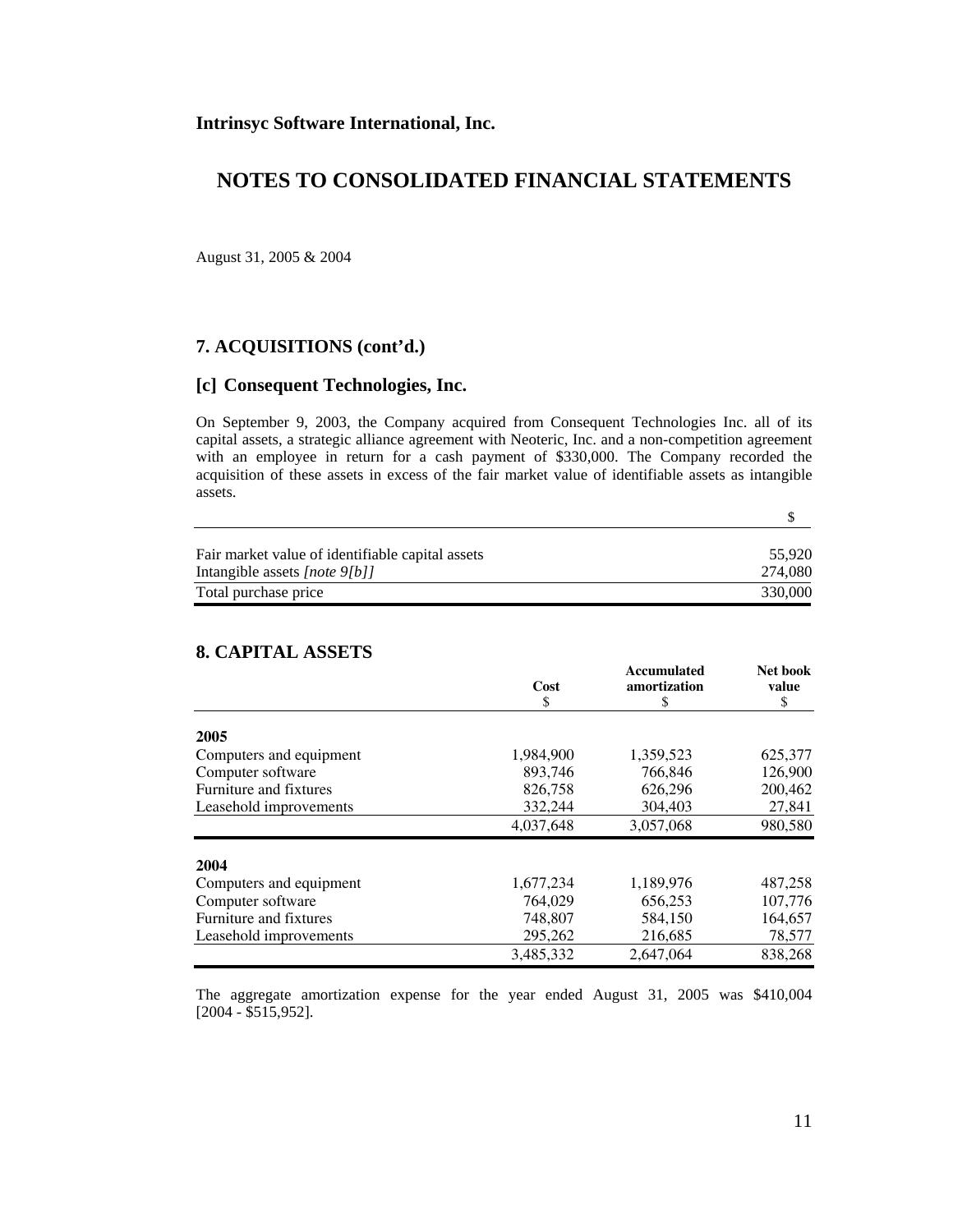August 31, 2005 & 2004

## **9. GOODWILL AND OTHER INTANGIBLE ASSETS**

[a] The changes in the carrying amount of goodwill for the years ended August 31, 2004 is as follows:

| Balance, August 31, 2003                                    | 11,671,498 |
|-------------------------------------------------------------|------------|
| Goodwill related to contingent consideration [note $7[a]$ ] | 2.392.334  |
| Other goodwill additions                                    | 125.646    |
| Balance, August 31, 2004 and 2005                           | 14,189,478 |

There were no changes to the goodwill balance during the year ended August 31, 2005.

[b] Other intangible assets as at August 31, 2005 and 2004 were as follows:

|                                        | Gross<br>carrying<br>amount<br>S | Accumulated<br>amortization<br>S | Total<br>\$ |
|----------------------------------------|----------------------------------|----------------------------------|-------------|
| 2005                                   |                                  |                                  |             |
| Intellectual property                  | 3,333,679                        | 2,198,550                        | 1,138,129   |
| Other intangible assets [note $7[c]$ ] | 274,080                          | 199,632                          | 74,448      |
|                                        | 3,610,759                        | 2,398,182                        | 1,212,577   |
| 2004                                   |                                  |                                  |             |
| Intellectual property                  | 3,151,804                        | 1,883,220                        | 1,268,584   |
| Other intangible assets [note $7[c]$ ] | 274,080                          | 99,816                           | 174,264     |
|                                        | 3,425,884                        | 1,983,036                        | 1,442,848   |

 The aggregate amortization expense for the year ended August 31, 2005 was \$415,146 [2004 - \$581,822].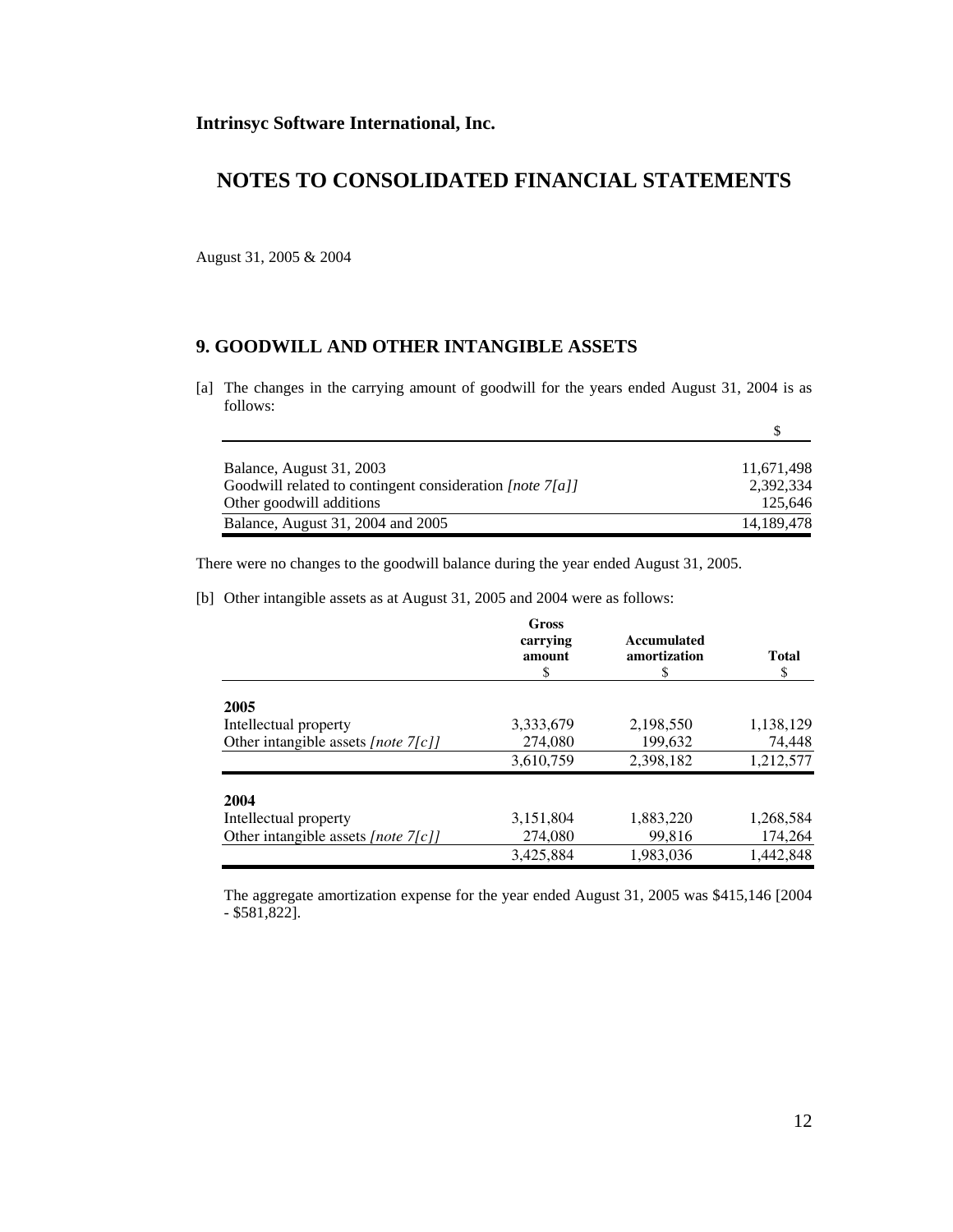August 31, 2005 & 2004

### **10. EMPLOYEE PENSION CONTRIBUTIONS**

|               | 2005    | 2004    |
|---------------|---------|---------|
|               | Φ       |         |
|               |         |         |
| Benefit costs | 339,477 | 103,225 |

The Company matches employees' pension contributions to registered pension plans each year as part of the employee benefits plan. The funds are transferred to the individual employees' pension plans once a year. The expense is accrued throughout the year.

## **11. SHARE CAPITAL**

#### **Authorized**

 Unlimited number of common shares without par value; and Unlimited number of preference shares without par value.

#### **Issued**

|                                                               | <b>Number</b><br>of common shares | <b>Amount</b><br>\$ |
|---------------------------------------------------------------|-----------------------------------|---------------------|
|                                                               |                                   |                     |
| Outstanding, August 31, 2003                                  | 40,856,248                        | 49,512,683          |
| Shares issued on exercise of warrants                         | 25,000                            | 23,500              |
| Shares issued in connection with the acquisition of IEL       |                                   |                     |
| [note 7[a]]                                                   | 4,105,727                         | 2,791,894           |
| Outstanding, August 31, 2004                                  | 44.986.975                        | 52,328,077          |
| Shares issued in connection with October 2004 rights offering | 11,246,743                        | 5,632,671           |
| Shares issue costs                                            |                                   | (508, 607)          |
| Outstanding, August 31, 2005                                  | 56,233,718                        | 57,452,141          |

The Company completed a rights offering for common shares on October 28, 2004 which was fully subscribed. The rights were exercised, resulting in the issuance of a total of 11,246,743 common shares on October 28, 2004, with gross proceeds amounting to \$5,632,671 at \$0.50 per common share. Net proceeds amounted to \$5,124,064.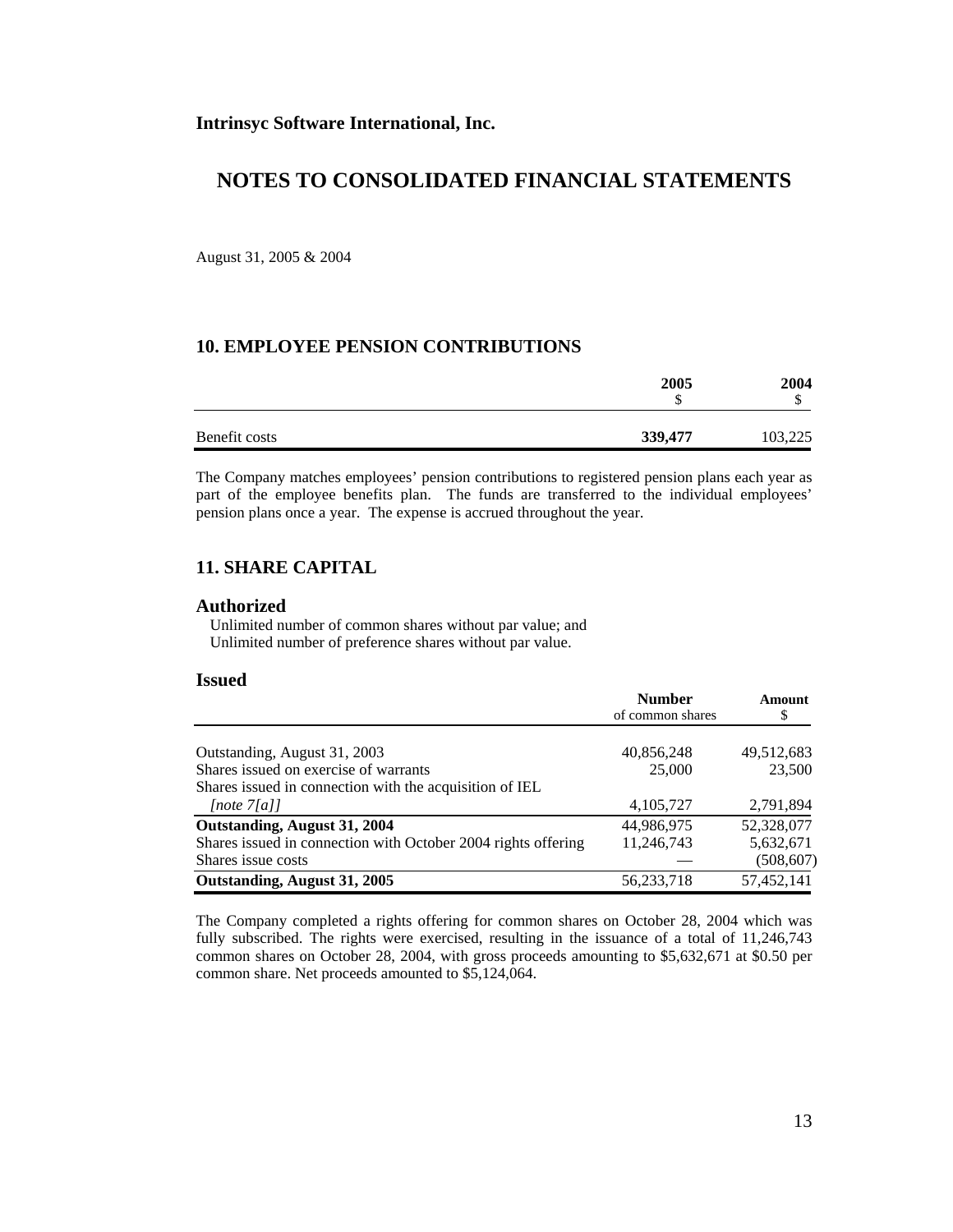August 31, 2005 & 2004

#### **11. SHARE CAPITAL (cont'd.)**

#### **Share option plan**

Under the terms of the Company's employee share option plan, the Board of Directors may grant options to employees, officers and directors. The plan provides for the granting of options at the closing price of the Company's stock prior to the grant date. Options granted on or after May 11, 1999 and before April 5, 2001 generally vest over three years with the first 1/3 vesting at the first anniversary date of the grant and the balance vesting in equal amounts at the end of each quarter thereafter. The Company determines the term of each option at the time it is granted, with options generally having a five year term. The Company has reserved 11,095,774 options for issuance under its employee share option plan, a total of 4,095,774 options have been exercised to date leaving a total of 7,000,000 options available for issuance of which 4,732,973 have been granted and are outstanding as at August 31, 2005.

A summary of the Company's share option activity for the years ended August 31, 2005 and 2004, is as follows:

|                              |                                   | <b>Outstanding options</b>               |  |
|------------------------------|-----------------------------------|------------------------------------------|--|
|                              | <b>Number</b><br>of common shares | Weighted average<br>exercise price<br>\$ |  |
| Outstanding, August 31, 2003 | 4,939,007                         | 1.81                                     |  |
| Options granted              | 1,607,840                         | 1.09                                     |  |
| Options cancelled            | (1,851,941)                       | 1.80                                     |  |
| Outstanding, August 31, 2004 | 4,694,906                         | 1.57                                     |  |
| Options granted              | 2,008,860                         | 0.68                                     |  |
| Options cancelled            | (1,970,793)                       | 1.99                                     |  |
| Outstanding, August 31, 2005 | 4,732,973                         | 1.02                                     |  |

The following table summarizes the share options outstanding at August 31, 2005:

|                            |                     | <b>Options outstanding</b>                              |                                            | <b>Options exercisable</b>   |                                       |
|----------------------------|---------------------|---------------------------------------------------------|--------------------------------------------|------------------------------|---------------------------------------|
| Range of<br>exercise price | Number of<br>shares | Weighted<br>average<br>remaining<br>contractual<br>life | Weighted<br>average<br>exercise price<br>Φ | <b>Number</b><br>exercisable | Weighted<br>average<br>exercise price |
| $0.49 - 1.20$              | 4,080,151           | 3.49                                                    | 0.87                                       | 1,531,605                    | 1.05                                  |
| $1.32 - 2.00$              | 498.157             | 2.04                                                    | 1.61                                       | 394,175                      | 1.68                                  |
| $3.15 - 3.21$              | 154,665             | 0.91                                                    | 3.19                                       | 154,665                      | 3.19                                  |
|                            | 4,732,973           | 3.30                                                    | 1.02                                       | 2,080,445                    | 1.33                                  |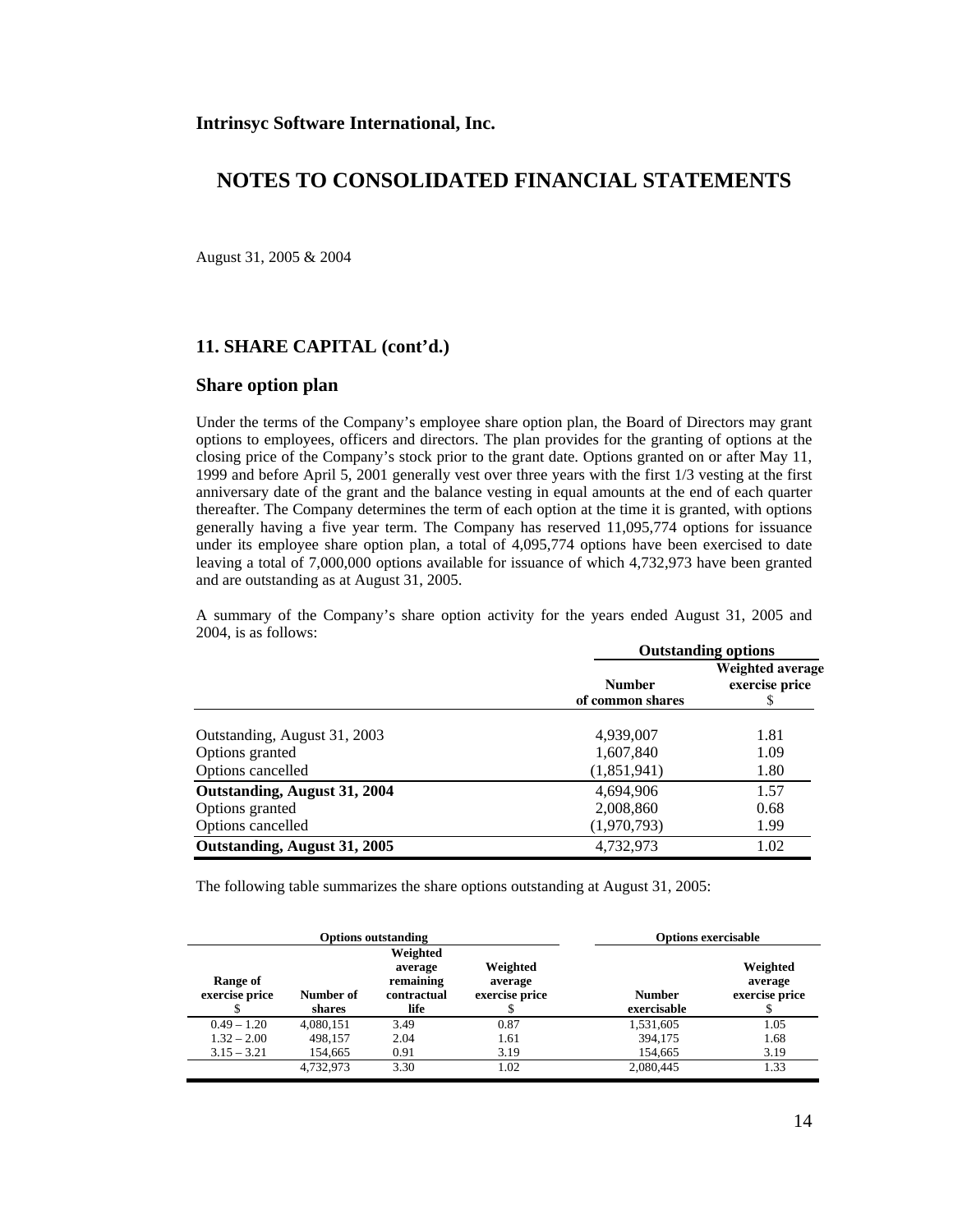## **NOTES TO CONSOLIDATED FINANCIAL STATEMENTS**

August 31, 2005 & 2004

### **11. SHARE CAPITAL (cont'd.)**

#### **Share purchase warrants**

A summary of the Company's share purchase warrants for the years ended August 31, 2005 and 2004 is as follows: **Outstanding warrants** 

|                                       | <b>Outstanding warrants</b> |                                   |  |
|---------------------------------------|-----------------------------|-----------------------------------|--|
|                                       | <b>Number</b>               | Weighted average<br>warrant price |  |
|                                       | of warrants                 |                                   |  |
| Outstanding, August 31, 2003          | 100,000                     | 3.20                              |  |
| Warrants issued                       | 25,000                      | 0.94                              |  |
| Warrants exercised                    | (25,000)                    | 0.94                              |  |
| Outstanding, August 31, 2004 and 2005 | 100,000                     | 3.20                              |  |

During the year ended August 31, 2004, 25,000 common share purchase warrants were issued at a purchase price \$0.94 with an expiry date of January 26, 2008, as part of the January 26, 2001 Linar acquisition [note 7[b]]. These warrants were exercised during the year ended August 31, 2004.

There was no share purchase warrant activity during the year ended August 31, 2005. As at August 31, 2005, 100,000 common share purchase warrants were outstanding with an average exercise price of \$3.20 expiring January 26, 2008.

### **12. CONTRIBUTED SURPLUS**

|                                           | 2005<br>S | 2004      |  |
|-------------------------------------------|-----------|-----------|--|
|                                           |           |           |  |
|                                           |           | Restated  |  |
|                                           |           | [note 3]  |  |
| Contributed Surplus – Beginning of Year   | 1,080,546 | 449.204   |  |
| Stock Based Compensation Expense [note 3] | 816,214   | 631,342   |  |
| Contributed Surplus – End of Year         | 1,896,760 | 1,080,546 |  |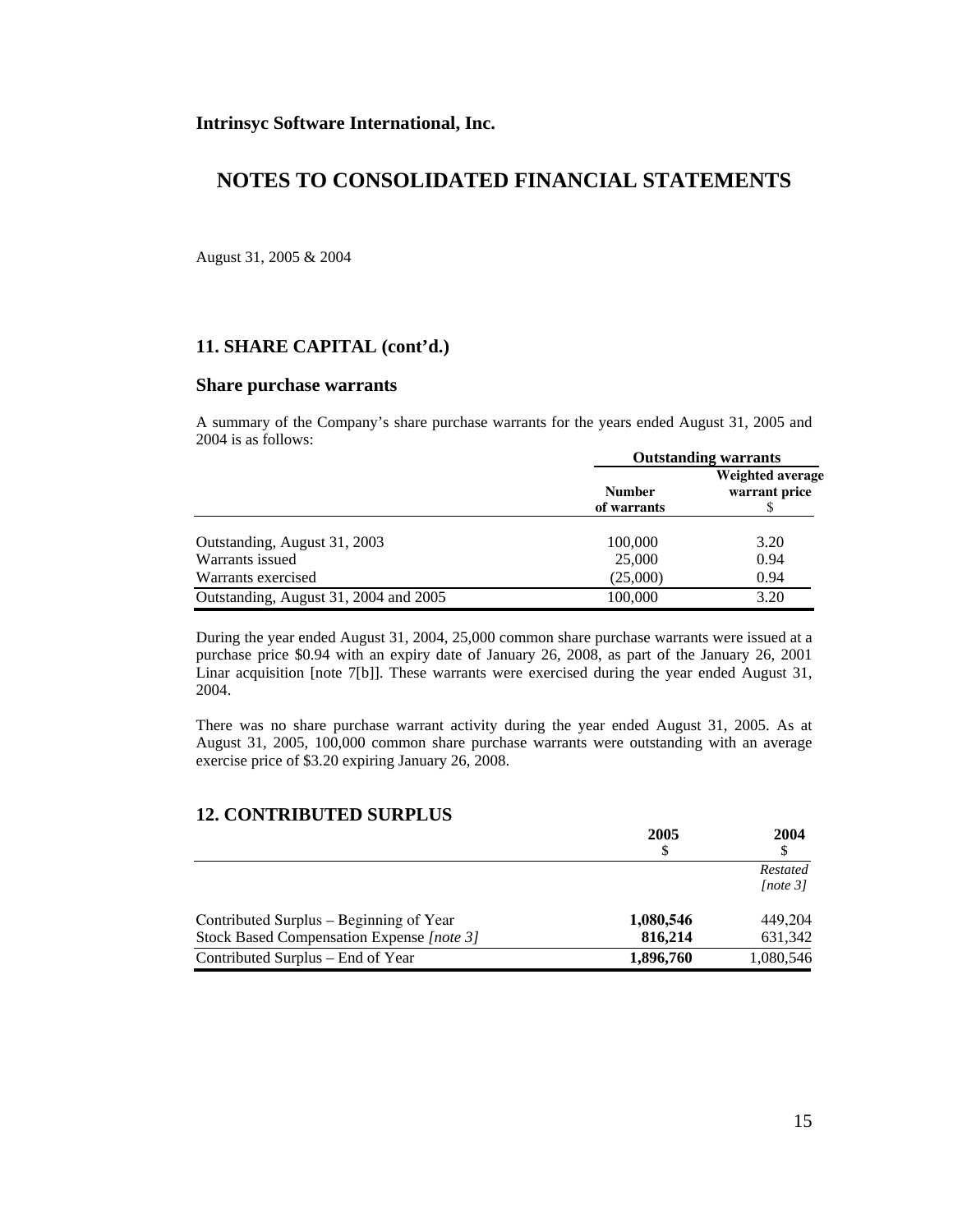August 31, 2005 & 2004

### **13. INCOME TAXES**

Income tax expense differs from the amount that would be computed by applying the federal and provincial statutory income tax rates of 35.6% [2004 - 36.3%] to loss before income taxes due to the following:

|                                                        | 2005          | 2004        |
|--------------------------------------------------------|---------------|-------------|
|                                                        |               |             |
| Combined Canadian federal and provincial income taxes  |               |             |
| at expected rate                                       | (1,778,423)   | (1,170,985) |
| Change in valuation allowance                          | (4, 134, 217) | (129,000)   |
| Permanent and other differences                        | 401,751       | 1,088,714   |
| Income recognized for tax, not for accounting purposes | 5,400,534     |             |
| Foreign income taxed at other rates                    | 93,171        | 83,000      |
| Adjustment to future income tax assets and liabilities |               |             |
| for enacted changes in tax laws and rates              |               | (6,000)     |
|                                                        | (17, 184)     | (134,271)   |

The change in valuation allowance incorporates the use of previously unrecognized losses of \$3,912,487, which yields a current period tax expense of \$3,989,911, before the use of previously unrecognized losses.

The composition of the Company's future tax assets and liabilities as at August 31, 2005 and 2004 is as follows:

|                                 | 2005        | 2004        |
|---------------------------------|-------------|-------------|
|                                 | \$          | \$          |
| Future income tax assets:       |             |             |
| Capital assets                  | 888,000     | 784,000     |
| Loss carry forwards             | 2,830,000   | 7,002,000   |
| Share issue costs               | 204,000     | 196,000     |
| SR&ED pool                      | 744,000     | 1,230,000   |
| Other                           | 997,000     | 585,000     |
|                                 | 5,663,000   | 9.797.000   |
| Valuation allowance             | (5,663,000) | (9,797,000) |
| Future income tax liability:    |             |             |
| Intellectual property           | (261, 425)  | (356, 033)  |
| Net future income tax liability | 261,425     | 356.033     |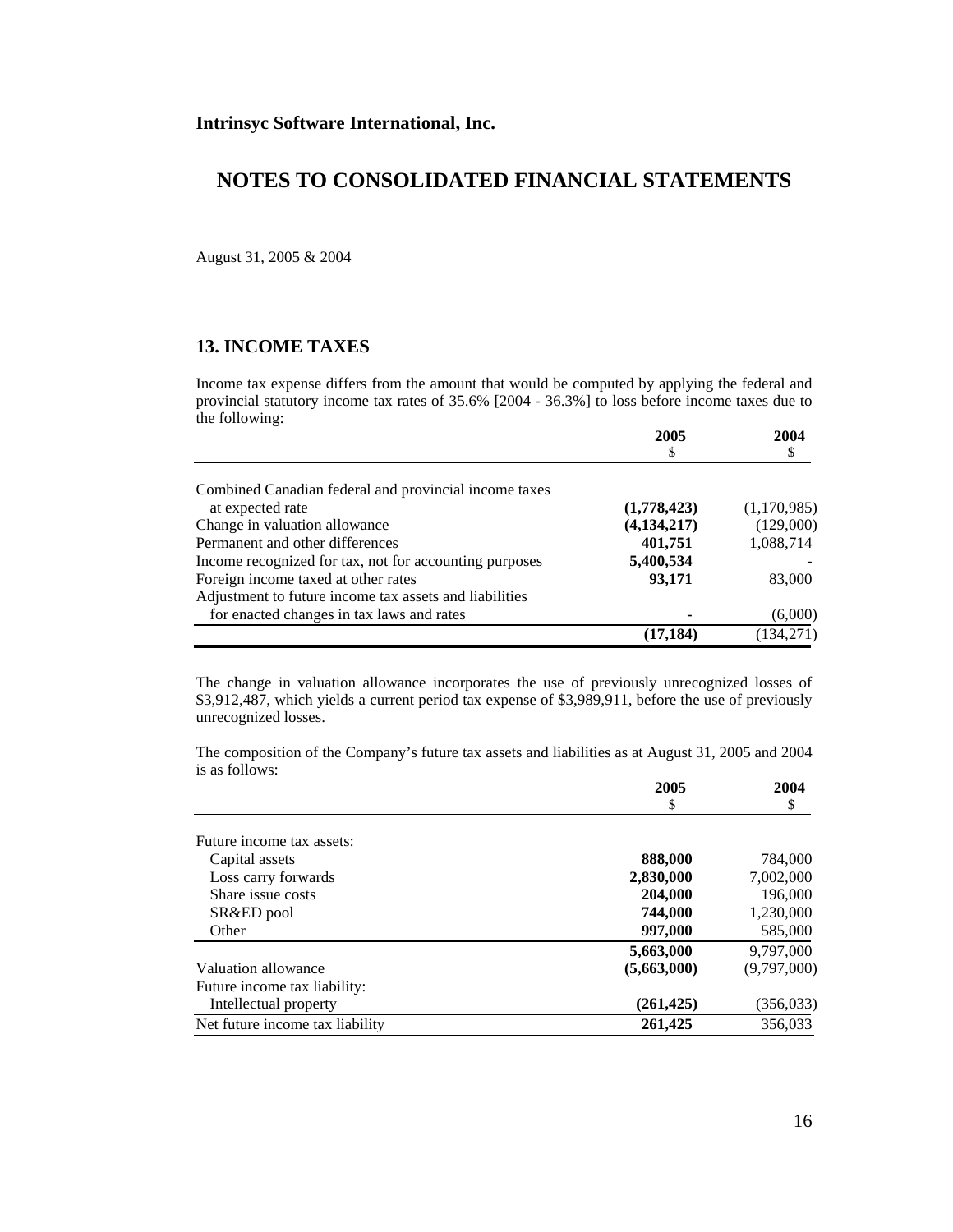August 31, 2005 & 2004

#### **13. INCOME TAXES (cont'd.)**

The future income tax assets have not been recognized in these consolidated financial statements, as management does not consider it more likely than not that such assets will be realized in the carry forward period.

As at August 31, 2005, the Company has non-capital loss carry forwards for Canadian purposes aggregating approximately \$7,488,000 available to reduce taxable income otherwise calculated in future years. These losses expire as follows:

|      | \$        |
|------|-----------|
|      |           |
| 2009 | 1,081,000 |
| 2010 | 5,756,000 |
| 2014 | 651,000   |
|      | 7,488,000 |

The Company also has approximately \$2,090,000 of scientific research and experimental development expenditures that may be carried forward indefinitely to be deducted against future Canadian taxable income, and federal investment tax credits of approximately \$886,000 available to offset future Canadian federal income taxes payable as well as provincial investment tax credits of \$154,000. The investment tax credits expire commencing in 2010 until 2013. The benefit of the investment tax credits has not been recognized as the realization is not reasonably assured.

At August 31, 2005, the Company also has non-capital loss carry forwards for UK income tax purposes totalling approximately \$671,000, that may be carried forward indefinitely to reduce taxable income otherwise calculated in future years.

### **14. GOVERNMENT ASSISTANCE**

Under agreements with the Government of Canada's Technology Partnerships Canada ("TPC") program, the Company was eligible to receive conditionally repayable research and development funding amounting up to \$5,415,648 to support the development of embedded devices and wired and wireless internet-enabled network connectivity. During the year ended August 31, 2004, the Company claimed \$603,074, which was recorded as a reduction of expenses. The amount recorded was net of \$184,247 representing a 15% commission that was paid to a consultant for services performed in securing the funding. Under the terms of the agreements, an amount up to a maximum of \$13,278,000 was to be repaid by royalties on annual sales, in excess of certain revenue thresholds of specified products, commencing in 2003 through to 2011. The TPC funding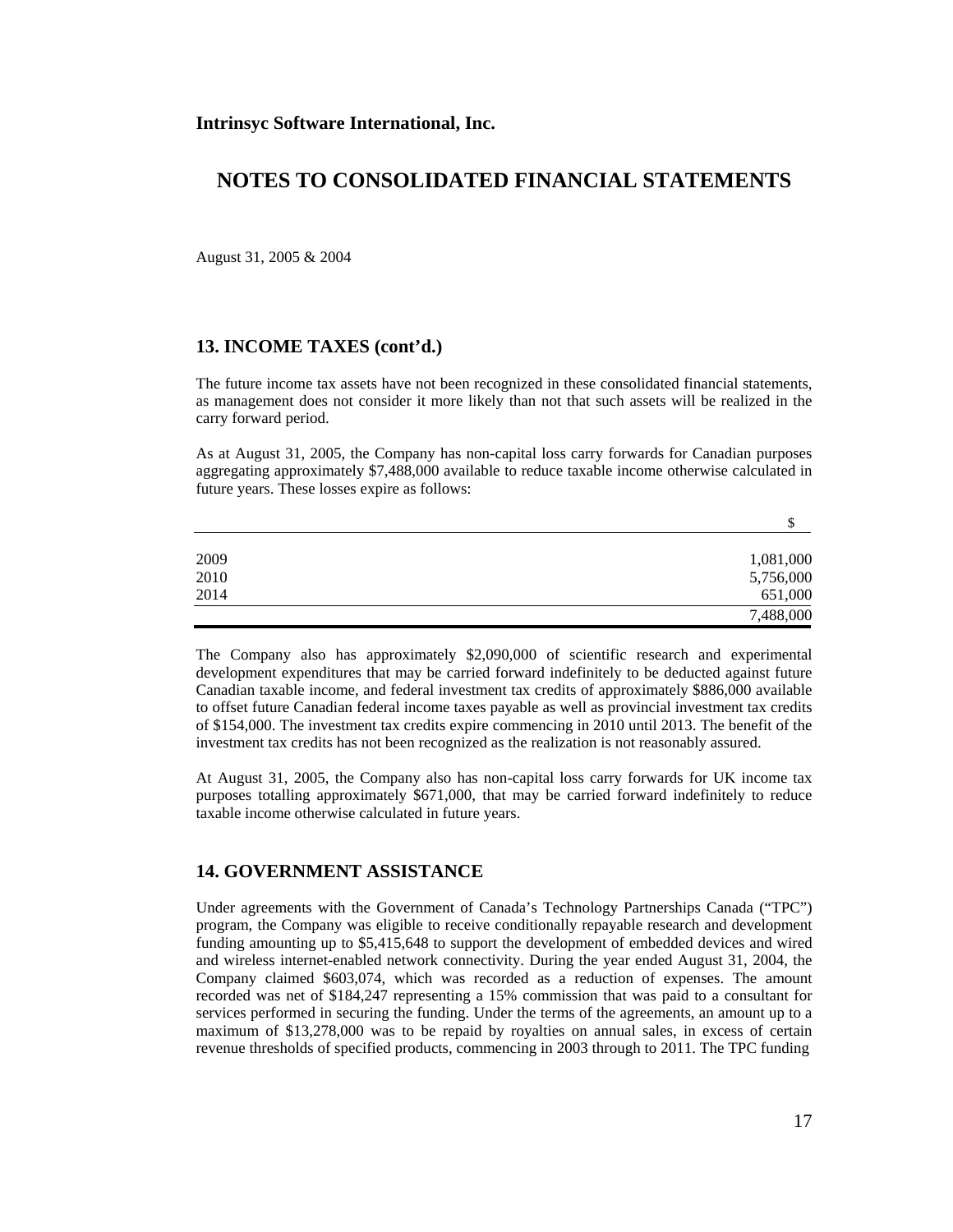August 31, 2005 & 2004

#### **14. GOVERNMENT ASSISTANCE (cont'd.)**

agreements expired on March 31, 2004 and all claims up to that date, in the net amount of \$3,187,167, were completed and filed.

During the year ended August 31, 2004, the Company was notified that, as part of an ongoing audit of the Company's TPC program, payment of claims totalling \$947,374 (recorded as other receivables as at August 31, 2004) would be withheld, as permitted in the funding contract.

As a result of the audits, on August 25, 2004 the Company reached a settlement with the Government of Canada on a specific matter. The Company was found to be in breach of its TPC funding agreement due to improper use of an outside consultant and related commissions. As a result, the Company made a payment of \$568,268 to the Government of Canada. This figure represented 15% of amounts claimed from the inception of the funding agreement to April 1, 2004. The Company also settled with the consultant who had provided services related to the TPC filings, accordingly, total commissions of \$184,247 that were previously charged against TPC funding (but not paid ) to the consultant in the year ended August 31, 2004 were reversed. All claims between the Company and the consultant have been settled and agreed to.

In December 2004, payments totalling \$985,063, representing \$947,374 previously withheld and an additional \$37,689, were received of which \$947,374 was applied against the Other Receivable balance. The additional \$37,689 of funds received was recorded as Technology Partnerships Canada Funding Investment in the accompanying consolidated statements of operations.

During the year ended August 31, 2005, the Company determined that it had received an overpayment from TPC of \$22,063 and accordingly recorded a liability for this amount. In addition, the Company paid royalties of \$5,278 during the year ended August 31, 2005 [2004 - \$nil] and accrued a further \$225,000 in royalties.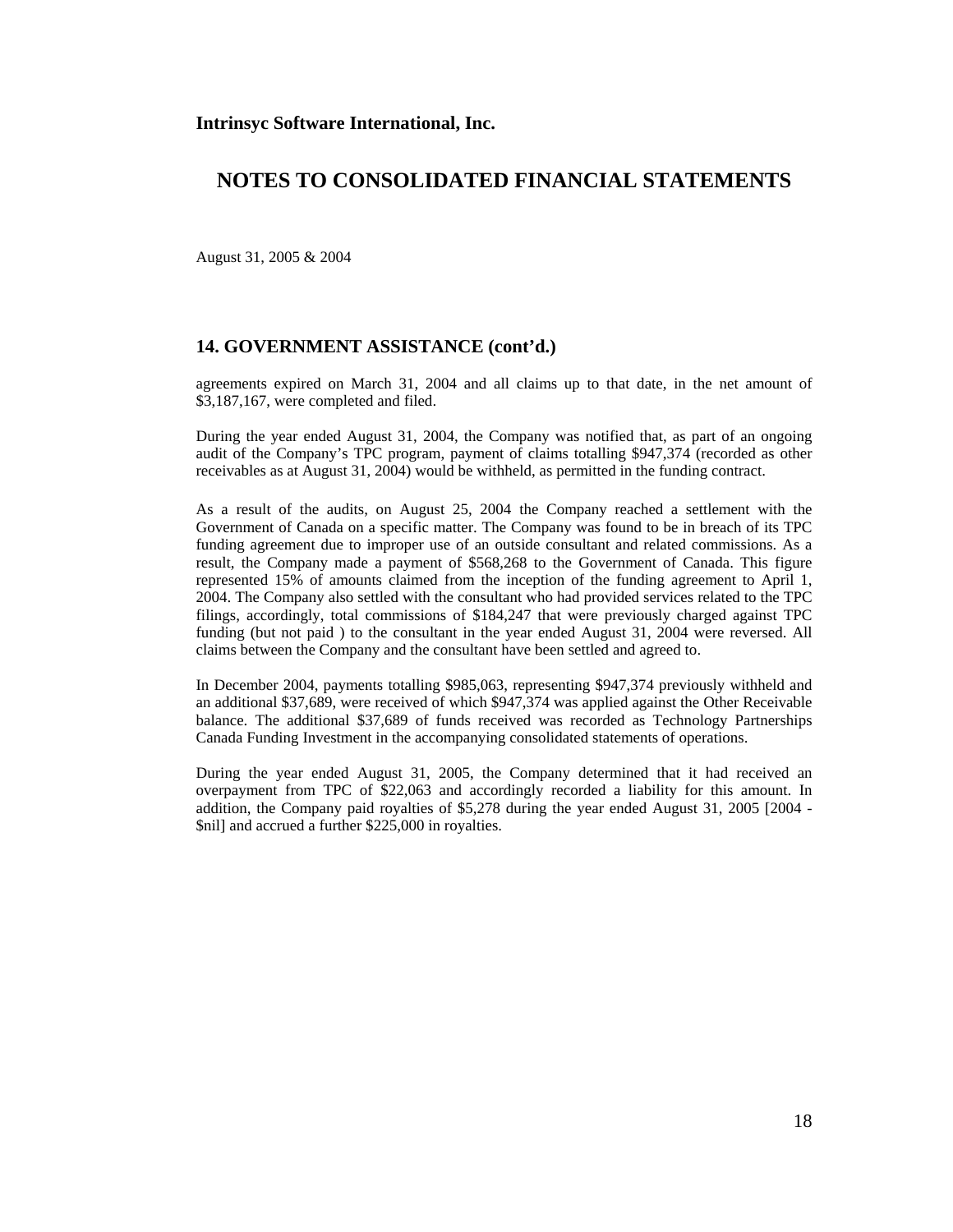August 31, 2005 & 2004

#### **14. GOVERNMENT ASSISTANCE (cont'd.)**

The Technology Partnership Canada Funding Investment reflected in the accompanying statements of operations comprises the following:

|                                                             | 2005      | 2004       |
|-------------------------------------------------------------|-----------|------------|
|                                                             | \$        |            |
| Amounts claimed under under the TPC program, net of         |           |            |
| commissions                                                 |           | (603,074)  |
| Payment to the Government of Canada for settlement on audit |           | 568,268    |
| Reversal of commissions previously charged                  |           | (184, 247) |
| Payment received from the Government of Canada, under the   |           |            |
| TPC program                                                 | (37, 689) |            |
| Overpayment received and payable to the Government of       |           |            |
| Canada, under the TPC program                               | 22,063    |            |
| Royalties paid to the Government of Canada, under the       |           |            |
| TPC program                                                 | 5,278     |            |
| Accrued royalties payable to the Government of Canada,      |           |            |
| under the TPC program                                       | 225,000   |            |
|                                                             | 214,652   | (219,053)  |

The ongoing audits of the TPC program are complete and the company is currently reviewing the results of the audit and negotiating an extension of its TPC agreement. If the extension is granted by TPC and the Company accepts the extension, the Company will be required to pay approximately \$387,000 and the original terms and conditions will be amended. If the company does not accept the extension, the Company is not obligated to pay \$387,000. The outcome of these negotiations is not known or determinable at this time. Any impact on the Company will be recorded in the financial statements once the amount becomes known. If the Company is found to be in default of its agreement with TPC, TPC can suspend or terminate any obligation and it can demand repayment of all or part of the contributions disbursed to the Company. To date the Company has received approximately \$3.8 million in contributions and paid approximately \$5,000 in royalties.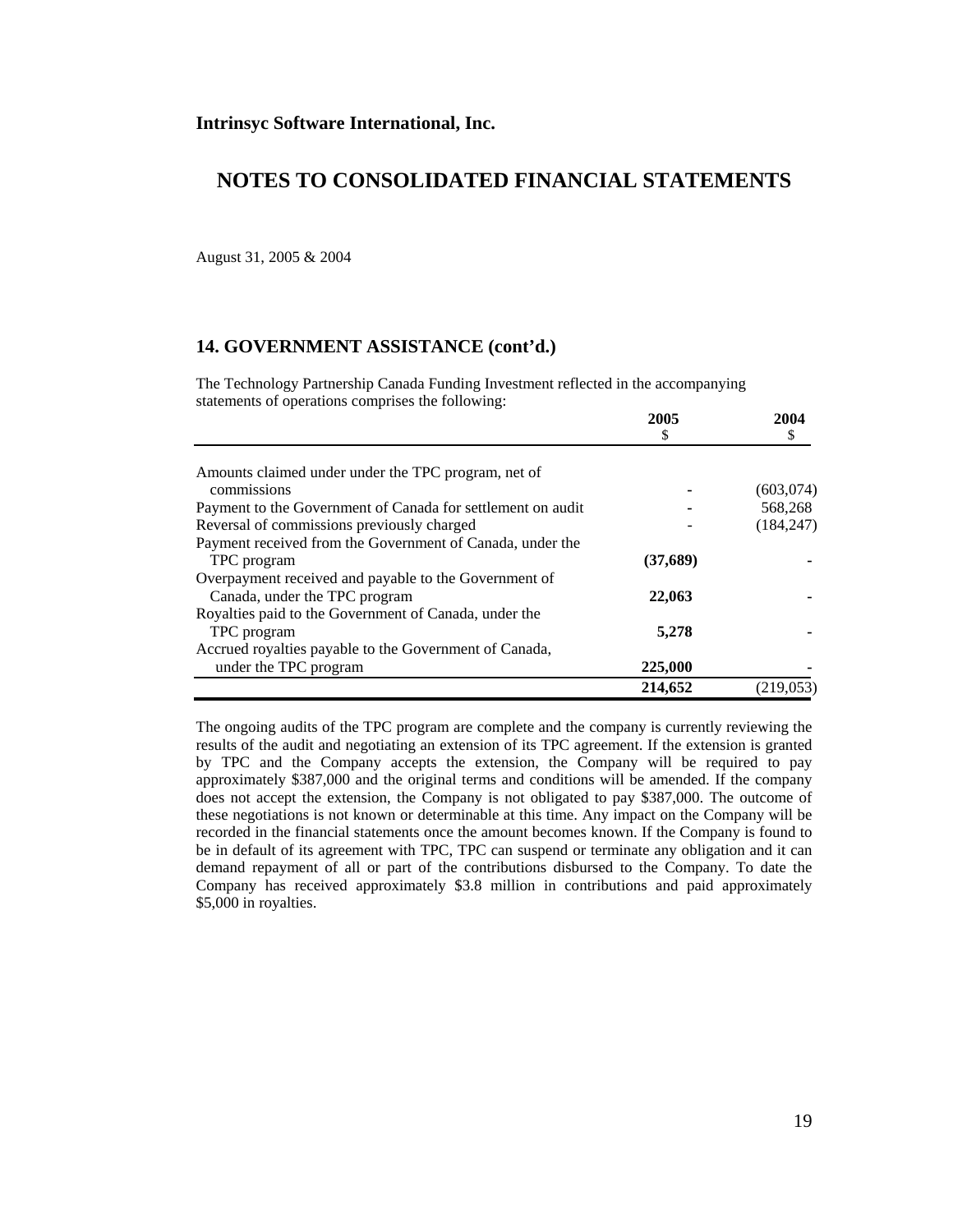August 31, 2005 & 2004

### **15. COMMITMENTS AND CONTINGENCIES**

[a] The Company has a royalty contingency relating to software licensing which is expected to be paid in the following year. The Company has lease commitments for office premises and equipment with remaining terms of up to five years. The minimum lease payments and royalty payments in each of the next five years are approximately as follows:

|      | \$        |
|------|-----------|
|      |           |
| 2006 | 1,136,144 |
| 2007 | 944,015   |
| 2008 | 786,190   |
| 2009 | 721,131   |
| 2010 | 721,131   |
|      | 4,308,611 |

[b] The Company warrants that its software and hardware products will operate substantially in conformity with product documentation and that the physical media will be free from defect. The specific terms and conditions of the warranties are generally ninety days. The Company accrues for known warranty issues if a loss is probable and can be reasonably estimated, and accrues for estimated incurred but unidentified warranty issues based on historical activity. To date, the Company has had no material warranty claims.

### **16. FINANCIAL INSTRUMENTS AND RISK MANAGEMENT**

#### **Fair values**

The carrying amounts of cash and cash equivalents, accounts receivable, other receivable, and accounts payable approximate fair values due to their short maturities.

#### **Credit and foreign currency risk**

The Company maintains substantially all of its cash and cash equivalents with major financial institutions in Canada. Deposits held with banks may exceed the amount of insurance provided on such deposits. However, as the Company can generally redeem these deposits upon demand, the Company bears minimal risk.

Financial instruments that potentially subject the Company to concentrations of credit risk are primarily accounts receivable. Management is of the opinion that any risk of accounting loss is significantly reduced due to the financial strength of the Company's major customers. The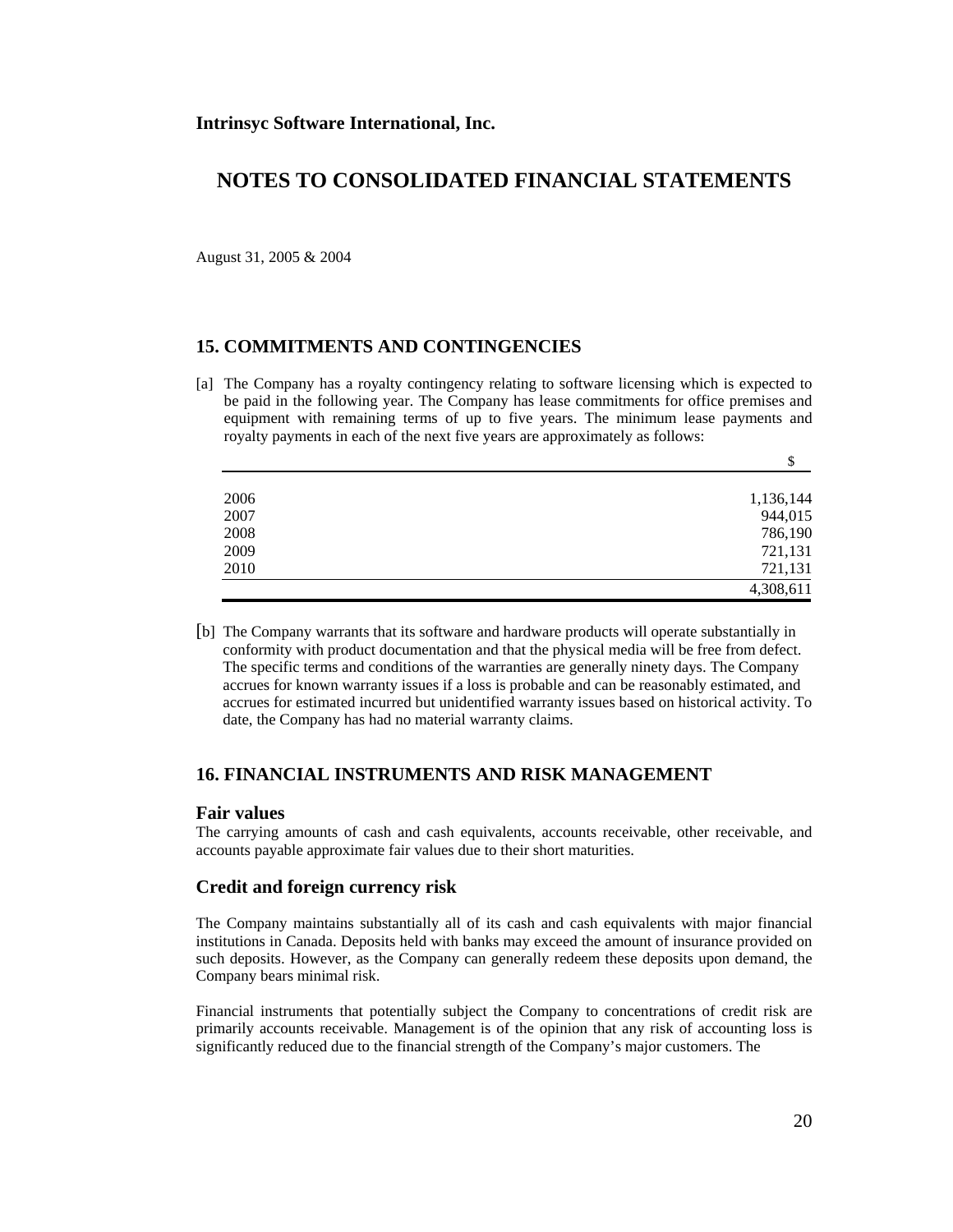August 31, 2005 & 2004

#### **16. FINANCIAL INSTRUMENTS AND RISK MANAGEMENT (cont'd)**

Company performs ongoing credit evaluations of its customers' financial condition and requires letters of credit or other guarantees whenever deemed necessary.

Although substantially all of the Company's revenues are received in US dollars, the Company incurs operating costs and has outstanding indebtedness that is denominated in Canadian dollars. The Company incurs certain research and development expenses in the U.S. Fluctuations in the exchange rates between these currencies could have a material effect on the business, financial condition and results of operations. The Company attempts to mitigate this risk by denominating many of its payment obligations in US dollars.

## **17. DERIVATIVE FINANCIAL INSTRUMENTS/FOREIGN EXCHANGE CONTRACTS**

The Company enters into transactions denominated in United States dollars and British pounds. As such its revenues, expenses, monetary assets and liabilities will be affected by fluctuations in the United States dollars and the British pound relative to its functional currency, Canadian dollars.

The Company purchased foreign exchange forward contracts to hedge sales to customers and expenditures expected to occur in the near future denominated in U.S. dollars. The purpose of the Company's hedging activities is to reduce the level of exposure to exchange rate movements. As at August 31, 2005, the Company had no foreign exchange contracts maturing in the ensuing year. During fiscal 2005, the Company entered into foreign exchange contracts which matured throughout the year. For fiscal 2005 the Company has recorded an approximate foreign exchange loss of \$21,000 related to these contracts.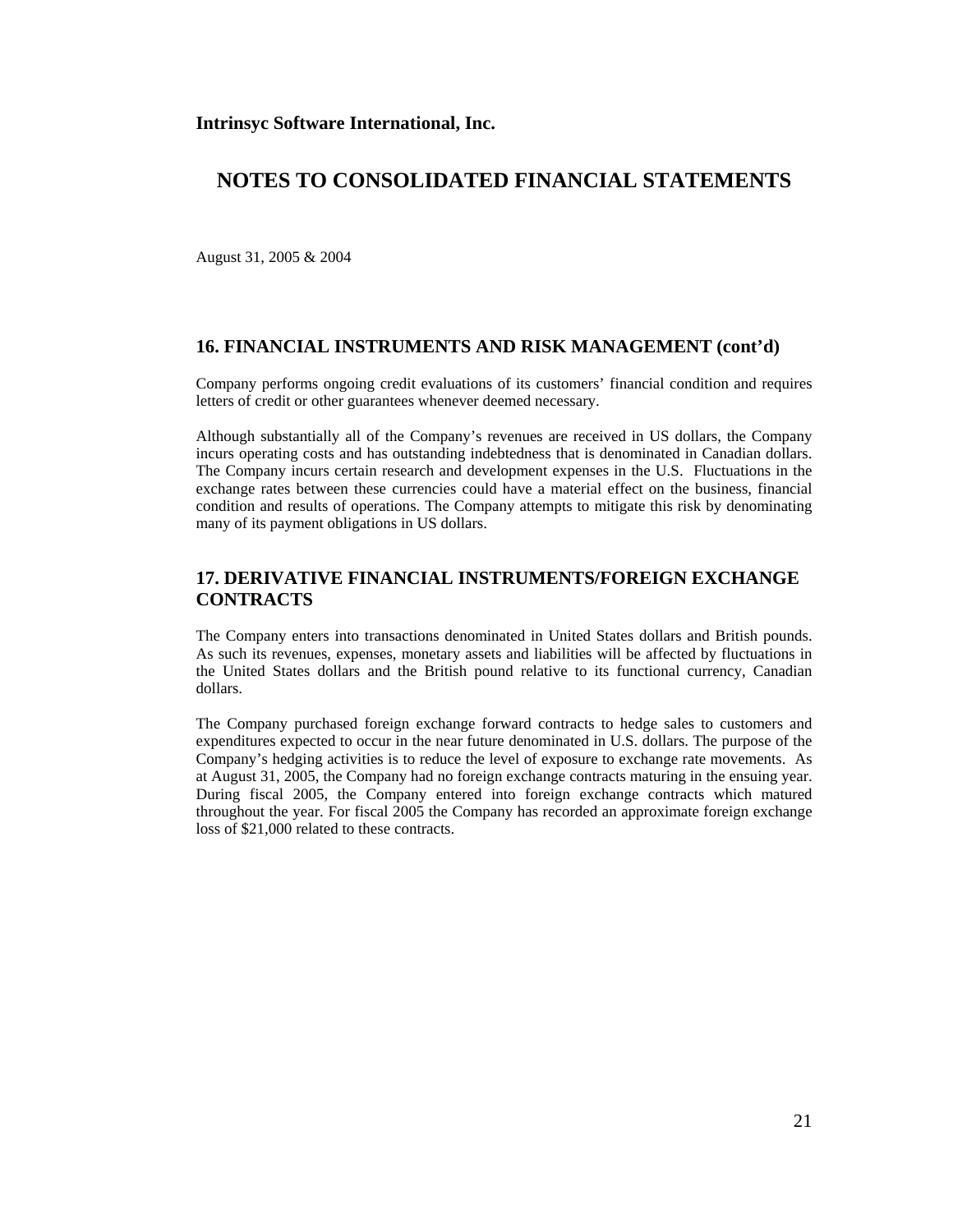## **NOTES TO CONSOLIDATED FINANCIAL STATEMENTS**

August 31, 2005 & 2004

### **18. SEGMENTED INFORMATION**

#### **Operating segments**

The Company operates in the sale and service of embedded hardware and software solutions and all sales of the Company's products and services are made in this segment. Management makes decisions about allocating resources based on the one operating segment.

### **Geographic information**

Substantially all of the Company's goodwill is located in Canada. The Company's capital assets are located as follows:

|                      | 2005<br>\$ | 2004<br>Φ |
|----------------------|------------|-----------|
|                      |            |           |
| <b>United States</b> | 165,902    |           |
| Canada               | 705,443    | 709,462   |
| Europe               | 109,235    | 128,806   |
|                      | 980,580    | 838,268   |

The Company earned revenues attributed to the following countries based on the location of the customer:

|                      | 2005<br>\$ | 2004<br>Φ  |
|----------------------|------------|------------|
| <b>United States</b> | 6,912,925  | 5,475,379  |
| Canada               | 542,438    | 153,529    |
| Europe               | 9,033,080  | 8,971,673  |
| Other                | 1,050,662  | 575,347    |
|                      | 17,539,105 | 15,175,928 |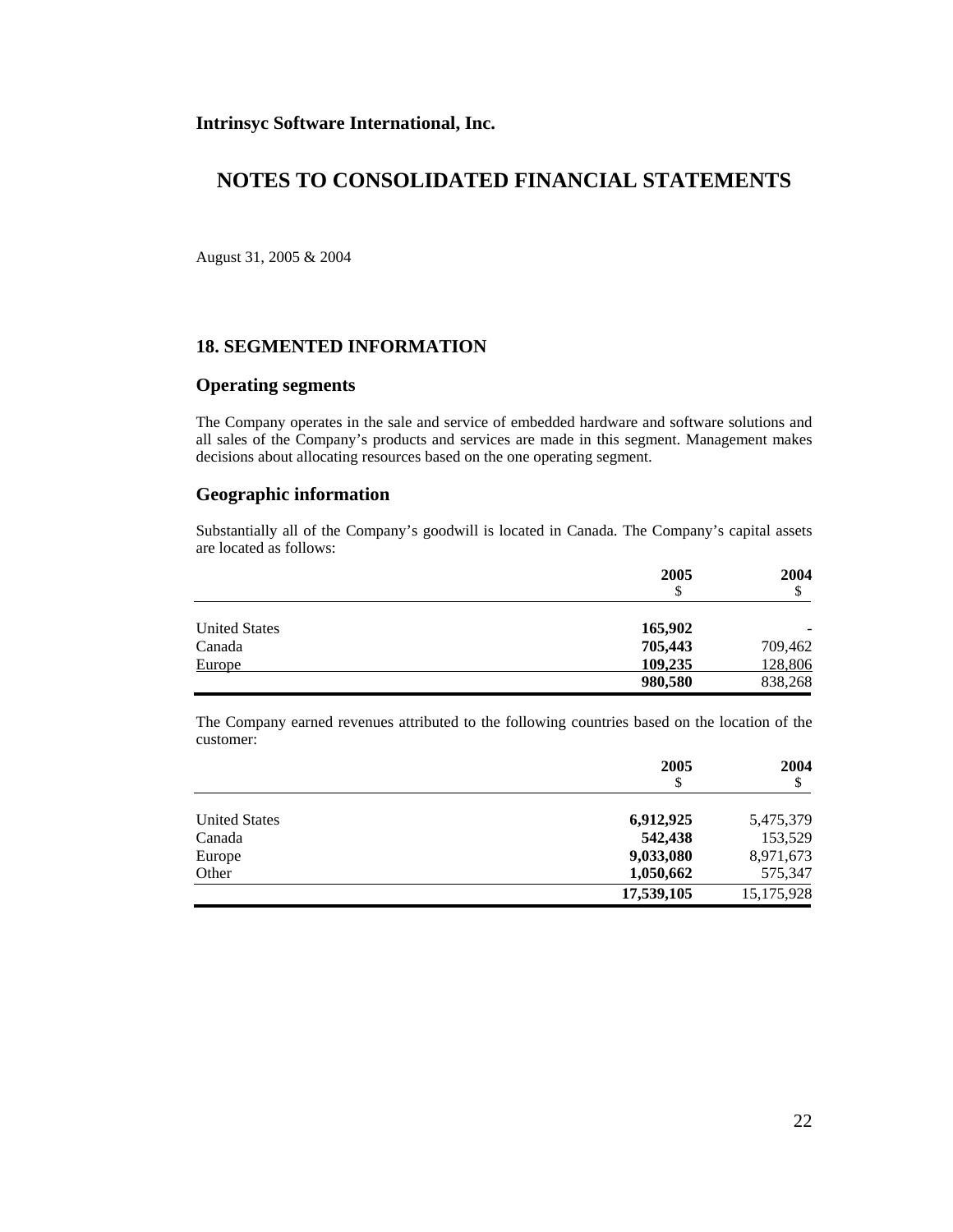August 31, 2005 & 2004

### **18. SEGMENTED INFORMATION (cont'd.)**

The Company earned revenue in the following groups:

|                 | 2005<br>\$ | 2004<br>S         |
|-----------------|------------|-------------------|
|                 |            |                   |
| Hardware        | 1,944,910  | 2,707,584         |
| Software        | 2,670,154  | 3,104,093         |
| <b>Services</b> | 12,924,041 | 9,364,251         |
|                 | 17,539,105 | <u>15,175,928</u> |

### **Significant customers**

Three customers accounted for more than 10% of sales for the year ended August 31, 2005. One customer accounted for more than 10% of sales for the year ended August 31, 2004.

|            |      |            | $%$ of<br><b>Accounts</b> |
|------------|------|------------|---------------------------|
|            |      | % of Sales |                           |
|            | 2005 | 2004       | 2005                      |
| Customer 1 | 18%  | 21%        | $4\%$                     |
| Customer 2 | 14%  | 10%        | 21%                       |
| Customer 3 | 11%  | 6%         | <b>11%</b>                |
|            | 43%  | 37%        | 36%                       |

#### **19. RESTRUCTURING AND OTHER COSTS**

During the fiscal year ended August 31, 2004, the Company approved and implemented a business restructuring which included severance and recruitment costs associated with the reorganization of the management team. No amounts remained payable and outstanding as of August 31, 2004.